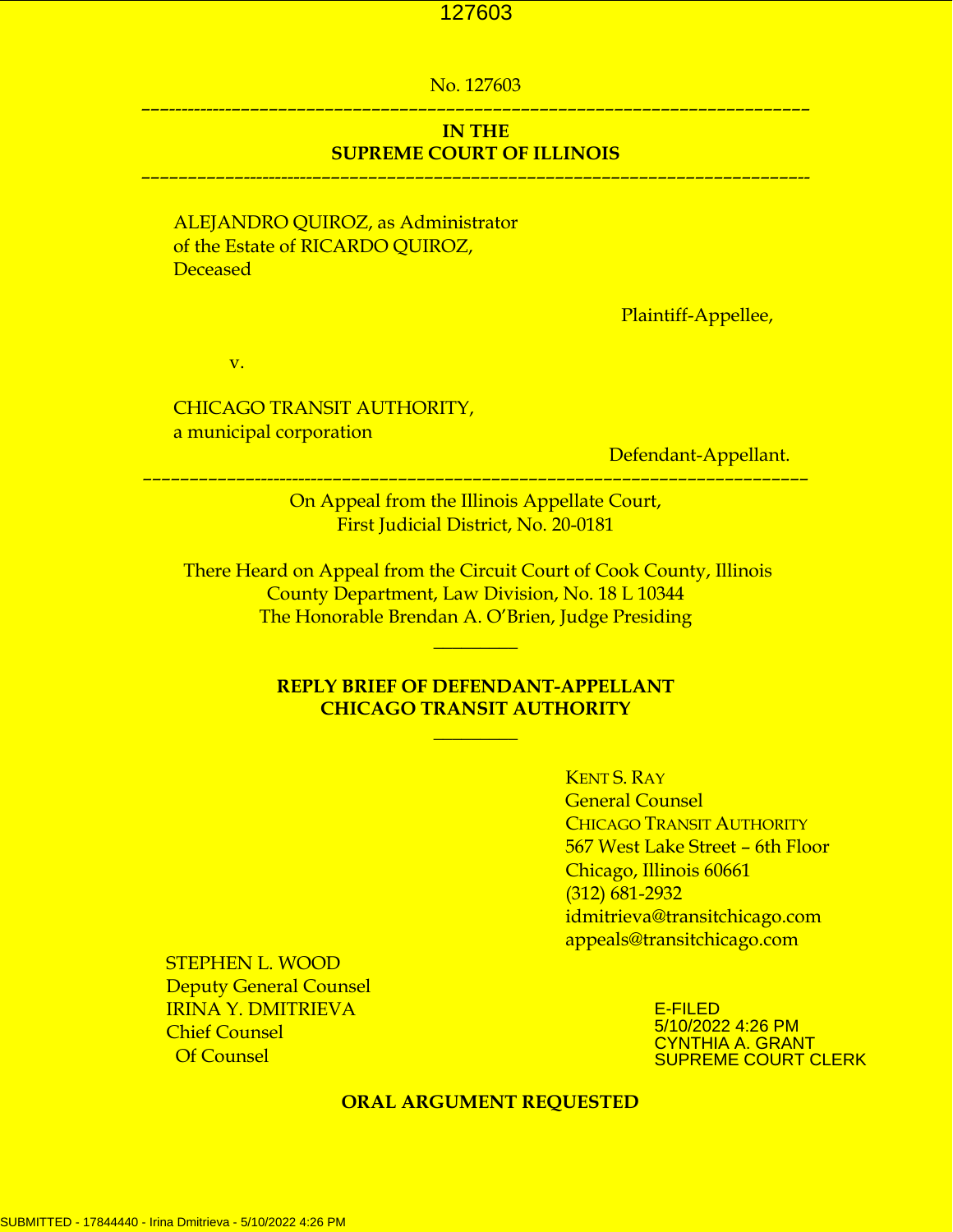**\_\_\_\_\_\_\_\_**

## **POINTS AND AUTHORITIES**

| Choate v. Indiana Harbor Belt R.R. Co.,                                                                                                          |
|--------------------------------------------------------------------------------------------------------------------------------------------------|
| McDonald v. Northeast Illinois Regional Commuter R.R. Corp.,                                                                                     |
| Pryor v. Chicago Transit Auth.,                                                                                                                  |
| Tahir v. Chicago Transit Auth.,                                                                                                                  |
| Escobar v. Chicago Transit Auth.,                                                                                                                |
| Park v. Northeast Ill. Regional Commuter R.R. Corp.,                                                                                             |
| Bilyk v. Chicago Transit Auth.,                                                                                                                  |
| Krywin v. Chicago Transit Auth.,                                                                                                                 |
|                                                                                                                                                  |
| I.<br>THIS COURT SHOULD DISREGARD PLAINTIFF'S<br>ARGUMENTS BASED ON "NEWSPAPER CLIPPINGS, POLICE<br>REPORTS, AND OTHER NON-EVIDENTIARY SOURCES"4 |
| Mount Zion State Bank & Tr. v. Consol. Communications, Inc.,                                                                                     |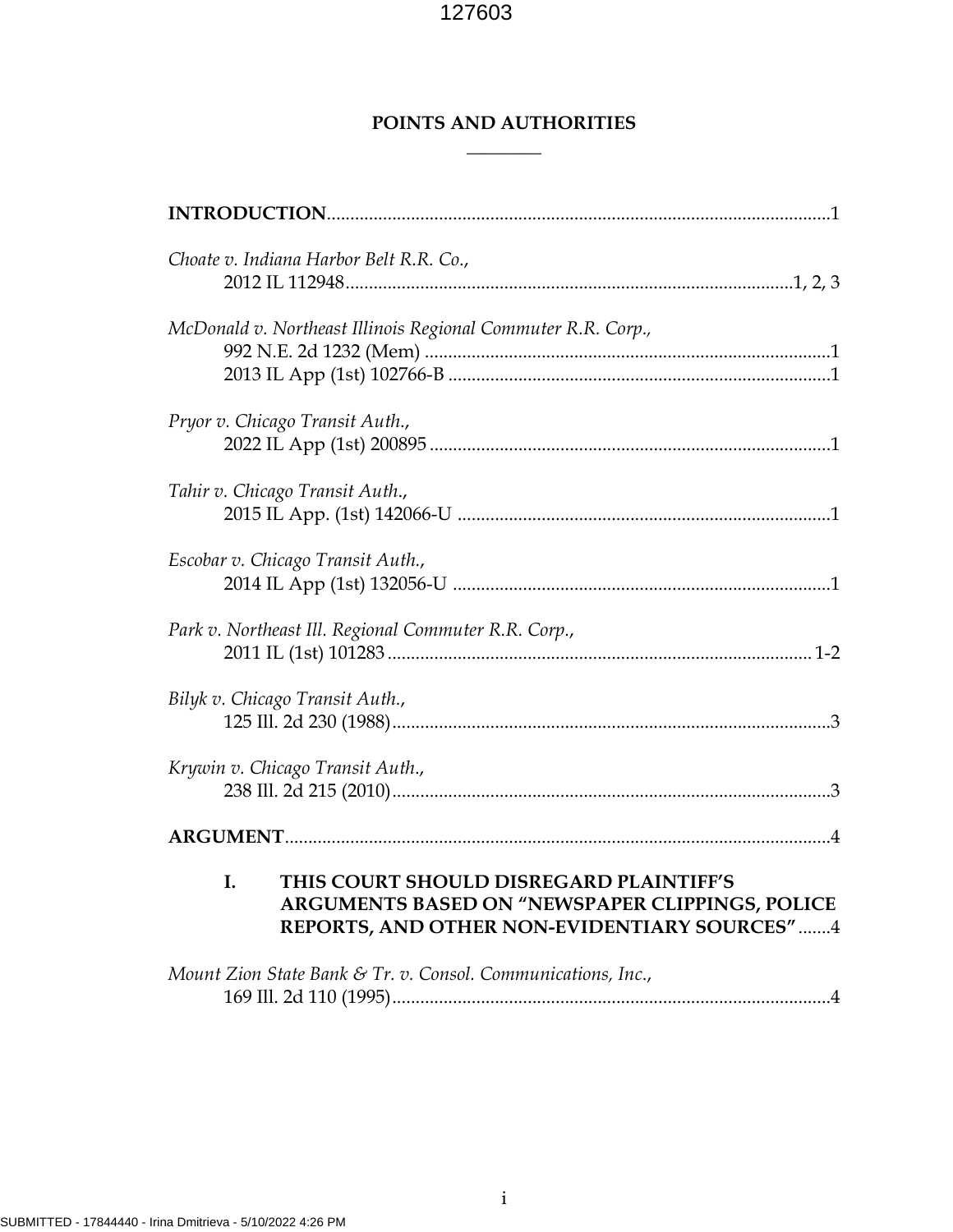| II.                            | PLAINTIFF AND HIS AMICUS FAIL TO REBUT THAT THE<br>OPEN AND OBVIOUS DANGER DOCTRINE GOVERNS THIS                                                                                                   |  |
|--------------------------------|----------------------------------------------------------------------------------------------------------------------------------------------------------------------------------------------------|--|
|                                | Choate v. Indiana Harbor Belt R.R. Co.,                                                                                                                                                            |  |
| Sollami v. Eaton,              |                                                                                                                                                                                                    |  |
| Bruns v. City of Centralia,    |                                                                                                                                                                                                    |  |
|                                | 5 Harper, James & Gray, THE LAW OF TORTS § 27.13 n. 25 (2nd ed. 1986)6                                                                                                                             |  |
| Ward v. K Mart Corp.,          |                                                                                                                                                                                                    |  |
|                                | American National Bank & Trust Co. v. National Advertising Co.,                                                                                                                                    |  |
|                                | Diebert v. Bauer Bros. Constr. Co.,                                                                                                                                                                |  |
| Allgauer v. Le Bastille, Inc., |                                                                                                                                                                                                    |  |
| LaFever v. Kemlite Co.,        |                                                                                                                                                                                                    |  |
|                                | Lee v. Chicago Transit Auth.,                                                                                                                                                                      |  |
| III.                           | THIS COURT SHOULD REJECT PLAINTIFF'S INVITATION<br>TO APPLY SECTION 336 OF THE RESTATEMENT (SECOND)<br>OF TORTS, AND SHOULD REAFFIRM THAT SECTION 337(b)<br>FOCUSES ON THE OBJECTIVE NATURE OF THE |  |
|                                |                                                                                                                                                                                                    |  |
|                                | Choate v. Indiana Harbor Belt R.R. Co.,                                                                                                                                                            |  |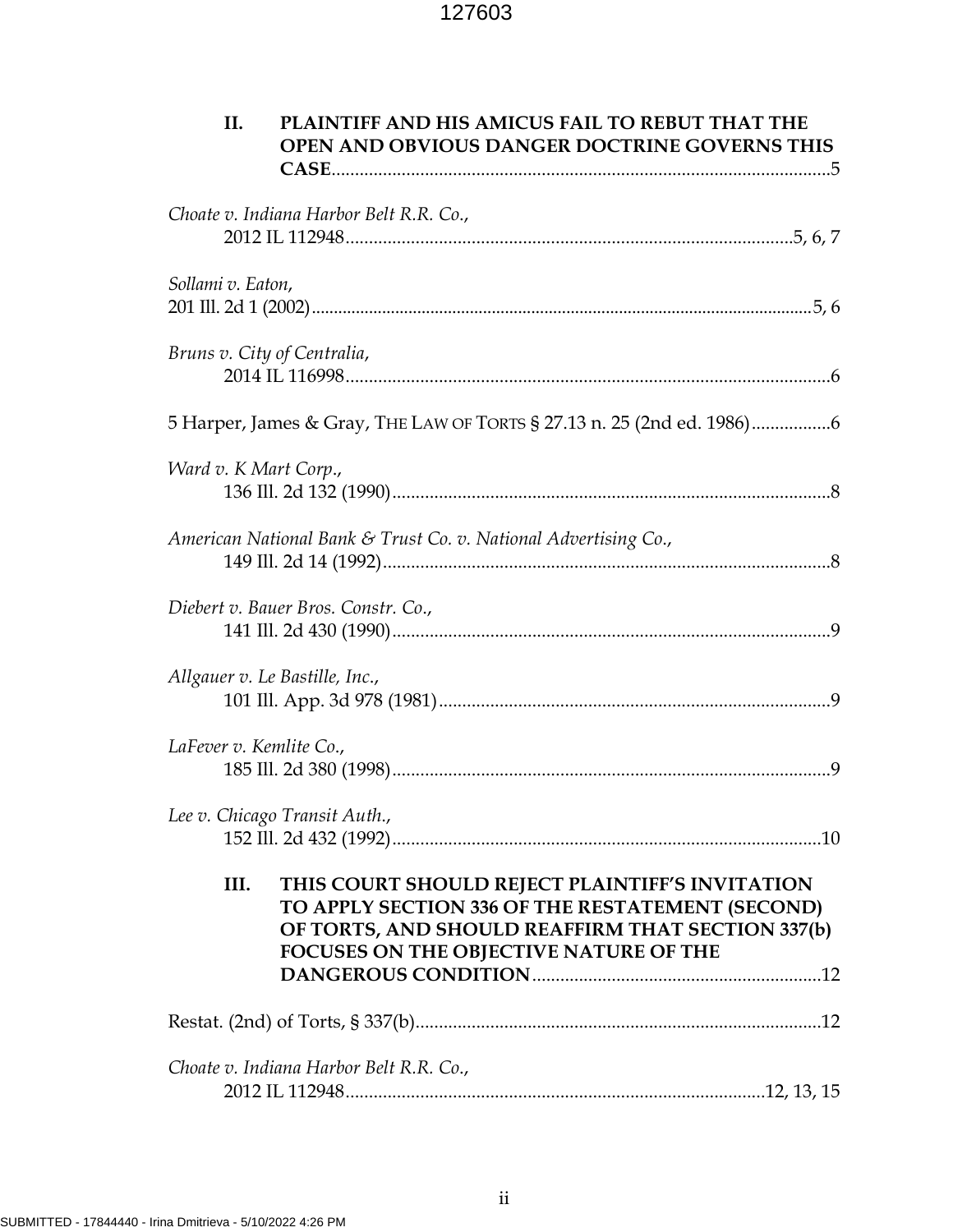| Lee v. Chicago Transit Auth.,  |                                                                                                     |  |
|--------------------------------|-----------------------------------------------------------------------------------------------------|--|
| Bruns v. City of Centralia,    |                                                                                                     |  |
|                                | Choate v. Indiana Harbor Belt R.R. Co.,                                                             |  |
| Sollami v. Eaton,              |                                                                                                     |  |
| In re Est. of Lieberman,       |                                                                                                     |  |
|                                |                                                                                                     |  |
| Kun Mook Lee v. Young Rok Lee, |                                                                                                     |  |
|                                |                                                                                                     |  |
|                                |                                                                                                     |  |
| IV.                            | PLAINTIFF'S COMPLAINT DOES NOT SATISFY THE                                                          |  |
|                                | A. Resolving This Case Based on the "Discovered<br><b>Trespasser" Exception Would Have Negative</b> |  |
| Greer v. Checker Taxi Co.,     |                                                                                                     |  |
| In re Estate of Garbalinski,   |                                                                                                     |  |
|                                | B. Plaintiff Failed to Plead the "Discovered Trespasser"                                            |  |
| Simpkins v. CSX Transp., Inc., |                                                                                                     |  |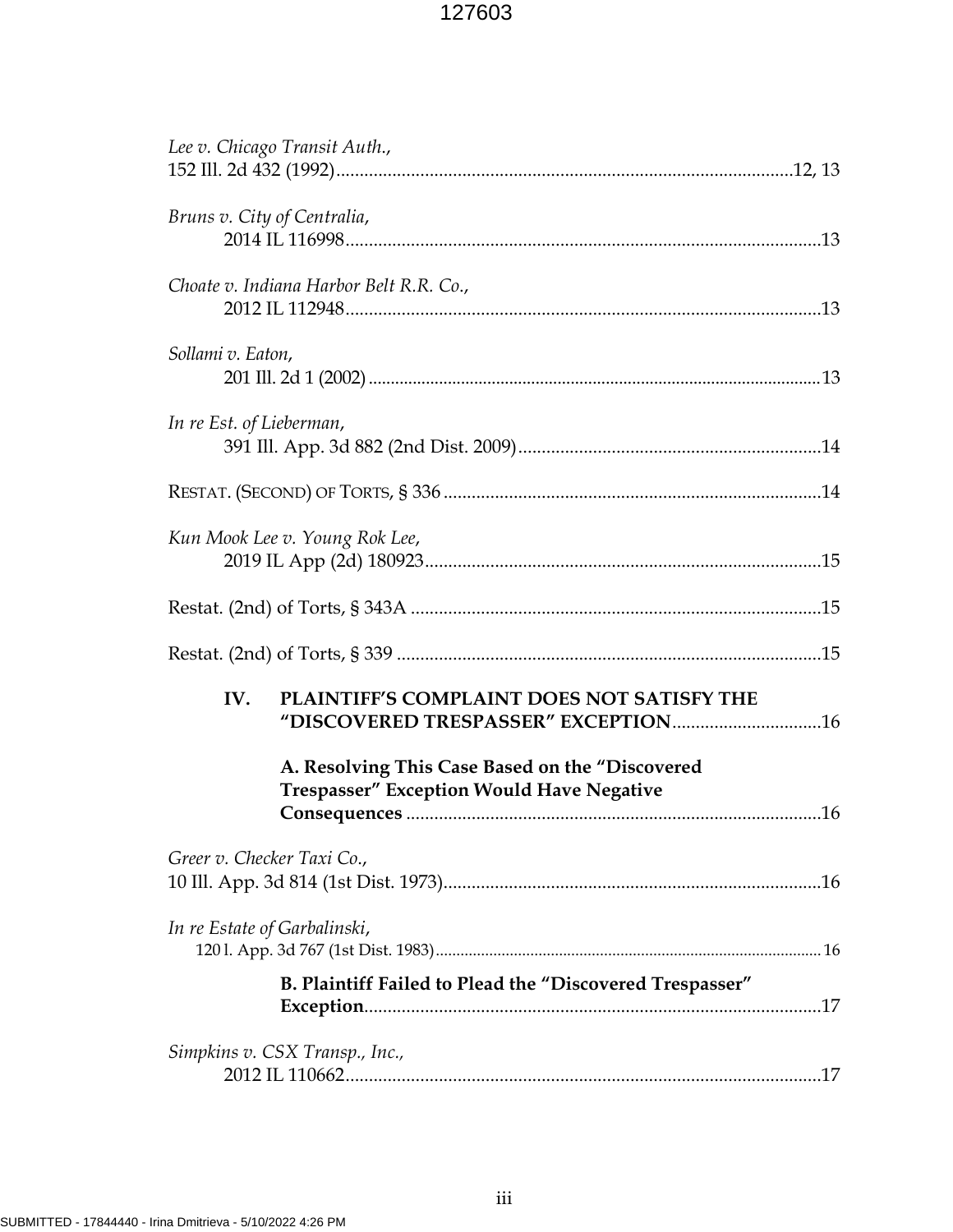| Tyrka v. Glenview Ridge Condo. Ass'n,        |
|----------------------------------------------|
| Martin v. Chicago & N.W. Ry. Co.,            |
| Joy v. Chicago, B. & Q.R. Co.,               |
|                                              |
| Frederick v. Pennsylvania Rapid Transit Co., |
| Rhodes v. Illinois Central Gulf RR Co.,      |
| Iseberg v. Gross,                            |
| Magna Bank of McLean County v. Ogilvie,      |
| Bremer v. Lake Erie & Western RR Co.,        |
| Miller v. General Motors Corp.,              |
|                                              |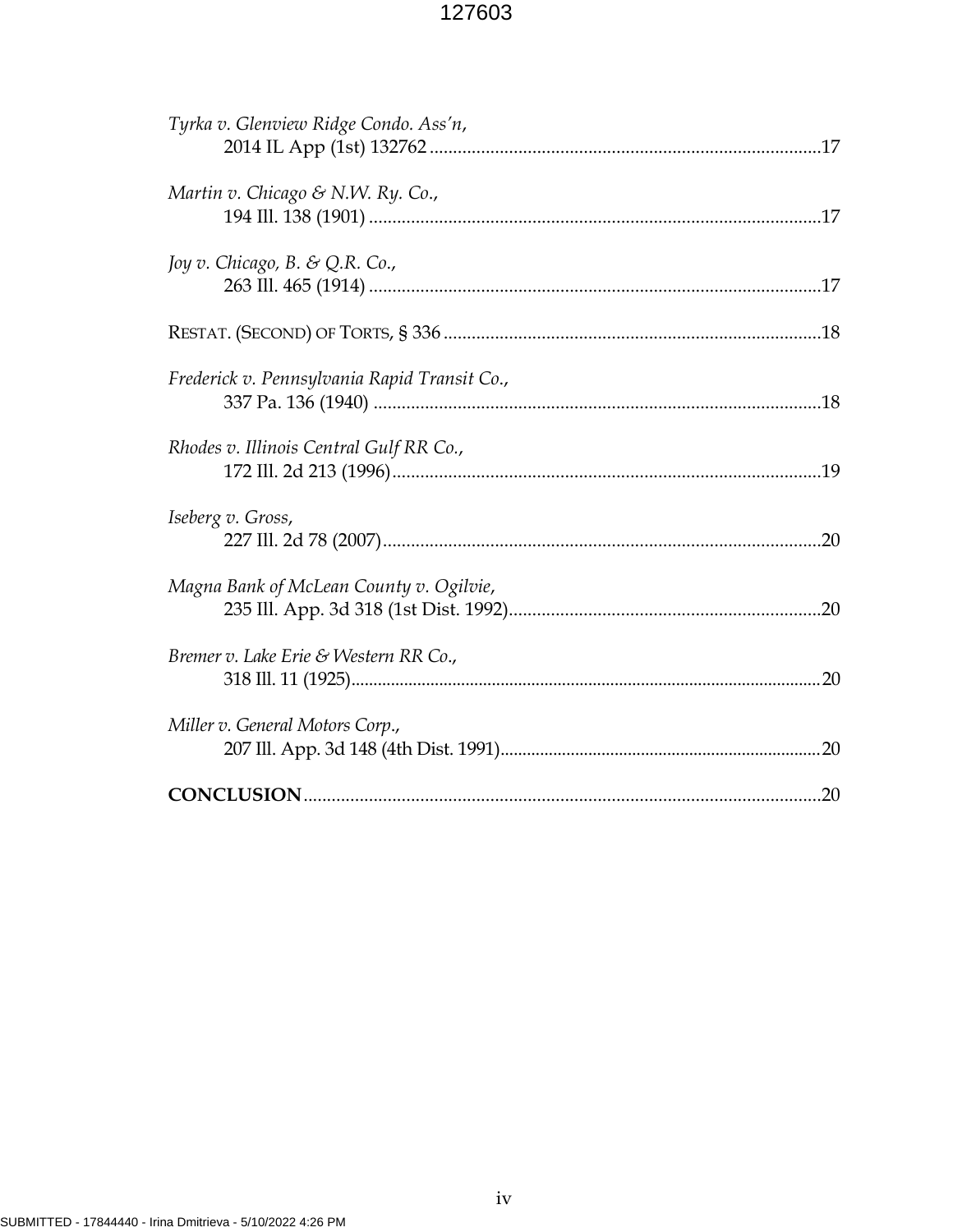### **INTRODUCTION**  $\overline{\phantom{a}}$  . The set of  $\overline{\phantom{a}}$

Ten years ago, this Court held in *Choate v. Indiana Harbor Belt R.R. Co*., 2012 IL 112948, ¶ 35, that a moving train constitutes an open and obvious danger as a matter of law, which even children are expected to appreciate and avoid "coming within the area made dangerous by it." Consequently, a rail company had no duty to protect a trespasser on its right-of-way from the open and obvious risk of injury by a moving train. In 2013, this Court issued a supervisory order in *McDonald v. Northeast Illinois Regional Commuter R.R. Corp.*, -- a case involving a pedestrian injured by a train at a pedestrian crosswalk – which directed the appellate court to reconsider its decision in light of this Court's ruling in *Choate*. No. 112971, 992 N.E. 2d 1232 (Mem). Upon reconsideration, the appellate court ruled that Metra had no duty to protect a pedestrian from the risk of injury by a moving train because the moving train and the tracks in front of it constituted open and obvious dangers, and "the decedent should have realized the risk of entering that area and attempting to hurry across the tracks in advance of the train's arrival." 2013 IL App (1st) 102766-B, ¶ 25. Since then, the appellate court consistently applied this Court's holding in *Choate* to rule, in well-reasoned decisions, that train companies owed no legal duty to protect pedestrians on their right-of-way from the risk of injury by a moving train. *See Pryor v. Chicago Transit Auth*., 2022 IL App (1st) 200895, *Tahir v. Chicago Transit Auth*., 2015 IL App. (1st) 142066-U, *Escobar v. Chicago Transit Auth.*, 2014 IL App (1st) 132056-U, *Park v. Northeast Ill. Regional*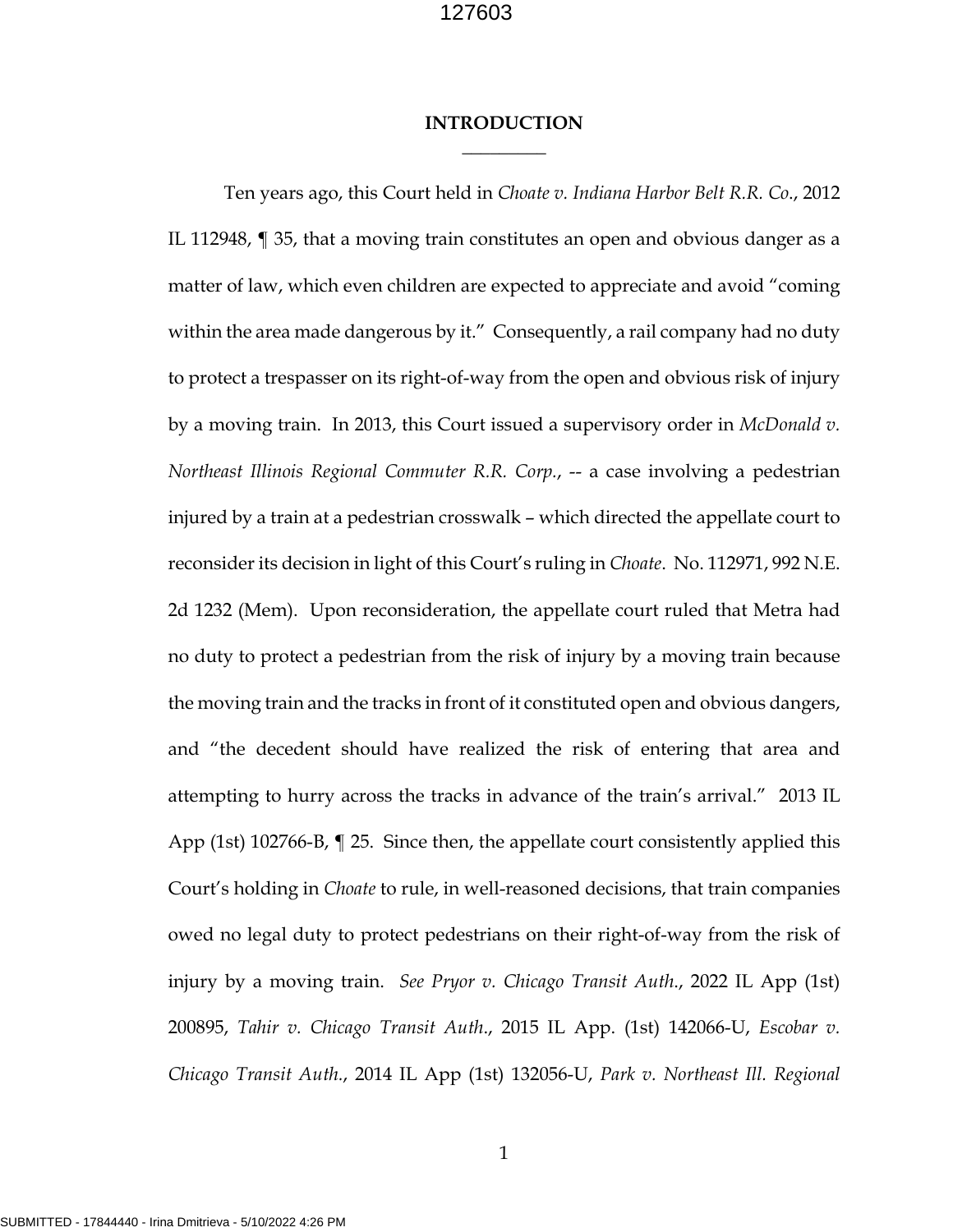*Commuter R.R. Corp.*, 2011 IL (1st) 101283.

In the instant case, the appellate court has disregarded this Court's holding in *Choate* and the well-established appellate precedent and held that the CTA had a legal duty to protect a trespasser on its right-of-way inside a train tunnel from a risk of injury by a moving train. A. 39. The court made this ruling based on its erroneous construction of section 337(b) of the Restatement (Second) of Torts, which focuses on the objective nature of the dangerous condition – here, a moving train and the tracks in front of it – *not* on the subjective circumstances of the trespasser, contrary to the appellate court's ruling.

In his response, plaintiff does not defend the appellate court's neglect of *Choate* and its progeny; rather, he argues that they are distinguishable because, there, plaintiffs allegedly "fully understood and voluntarily proceeded to encounter" the open and obvious risk, Quiroz Br. at 25-28, while the decedent here was "in a position of peril which, in his condition, he did not recognize and from which he could not remove himself," id. at 29. But the decedent's subjective lack of appreciation for the obvious risks posed by entering the CTA's train tunnel – where rapid transit trains travel non-stop between stations – and lying next to the train tracks, in the immediate vicinity of moving trains, are not relevant to the legal duty analysis. These factors may be relevant to plaintiff's comparative negligence, but not to the threshold question of defendant's legal duty. As this Court explained, "The issue in cases involving obvious danger, . . . is not whether the child does in fact understand, but rather what the landowner may reasonably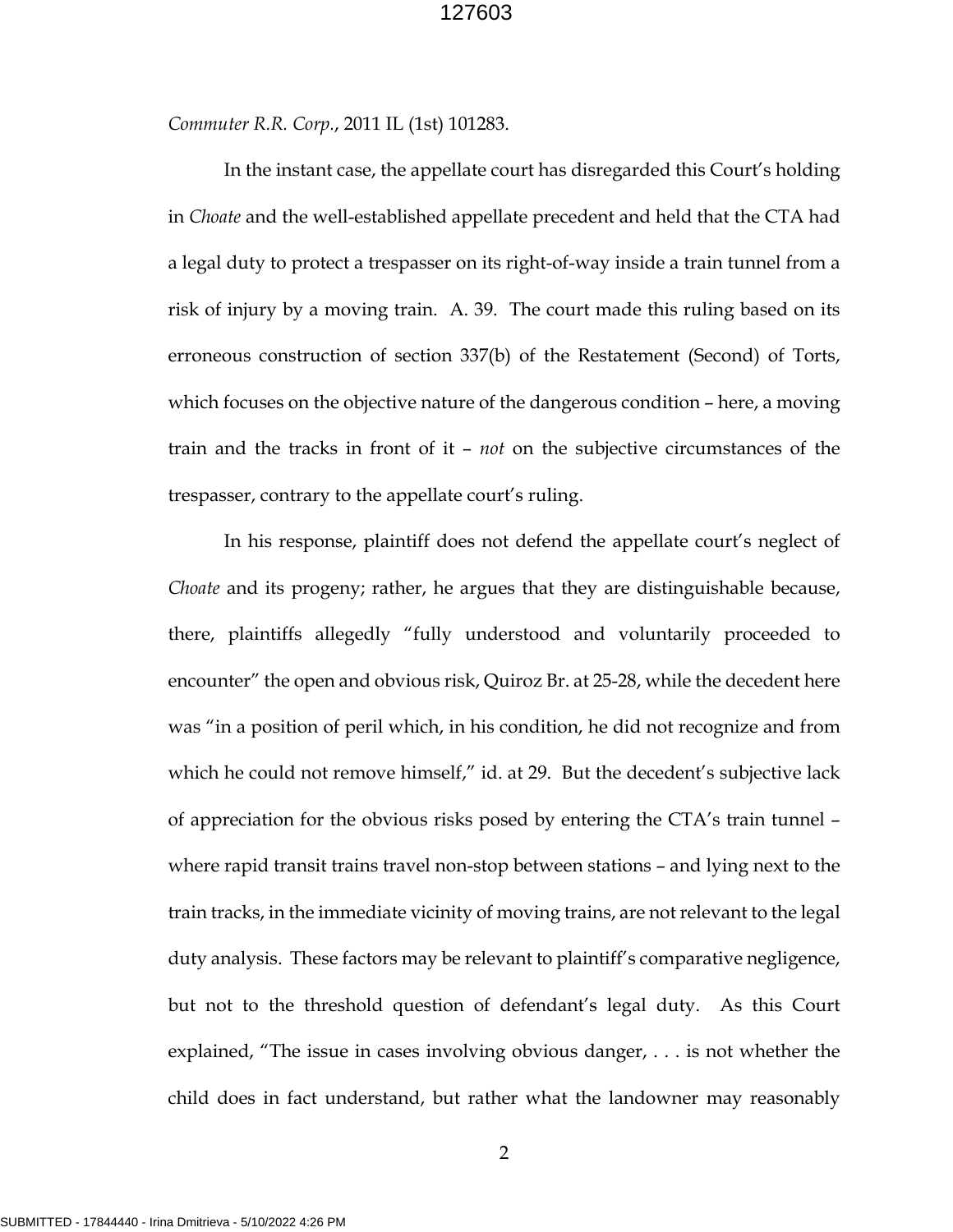expect of him. The test is an objective one . . . ." *Choate*, 2012 IL 112948, ¶ 38 (internal cites omitted). Here, the decedent's injury was not reasonably foreseeable to the CTA because a moving train constitutes an open and obvious danger as a matter of law. Plus, as the CTA and its amici explained, the burdens of requiring train companies to protect trespassers on their right-of-way from the risk of injury by a moving train would be significant and also unjustified. CTA Br. at 27-31; AAR Br. at 14-20; Metra Br. at 5-6. Trespassers are in the best position to avoid the injury by refraining from entering "the area made dangerous by" moving trains.

Additionally, requiring the CTA to protect trespassers on its right-of-way would completely skew the CTA's operational priorities, *e.g.*, providing reliable, on-time transportation to the public-at-large, which is the CTA's "legislatively recognized function," *Bilyk v. Chicago Transit Auth.*, 125 Ill. 2d 230, 243 (1988), and ensuring the safety of passengers on board its trains, to whom the CTA owes "the highest degree of care," *Krywin v. Chicago Transit Auth*., 238 Ill. 2d 215, 225 (2010). The importance of these functions is reflected in the Illinois Constitution, which declares "public transportation [to be] an essential public purpose." Ill. Const. art. XIII, § 7. Hence, in accordance with the established precedent, this Court should reverse the appellate court ruling and affirm the circuit court judgment dismissing the plaintiff's complaint with prejudice for failure to plead a cognizable legal duty.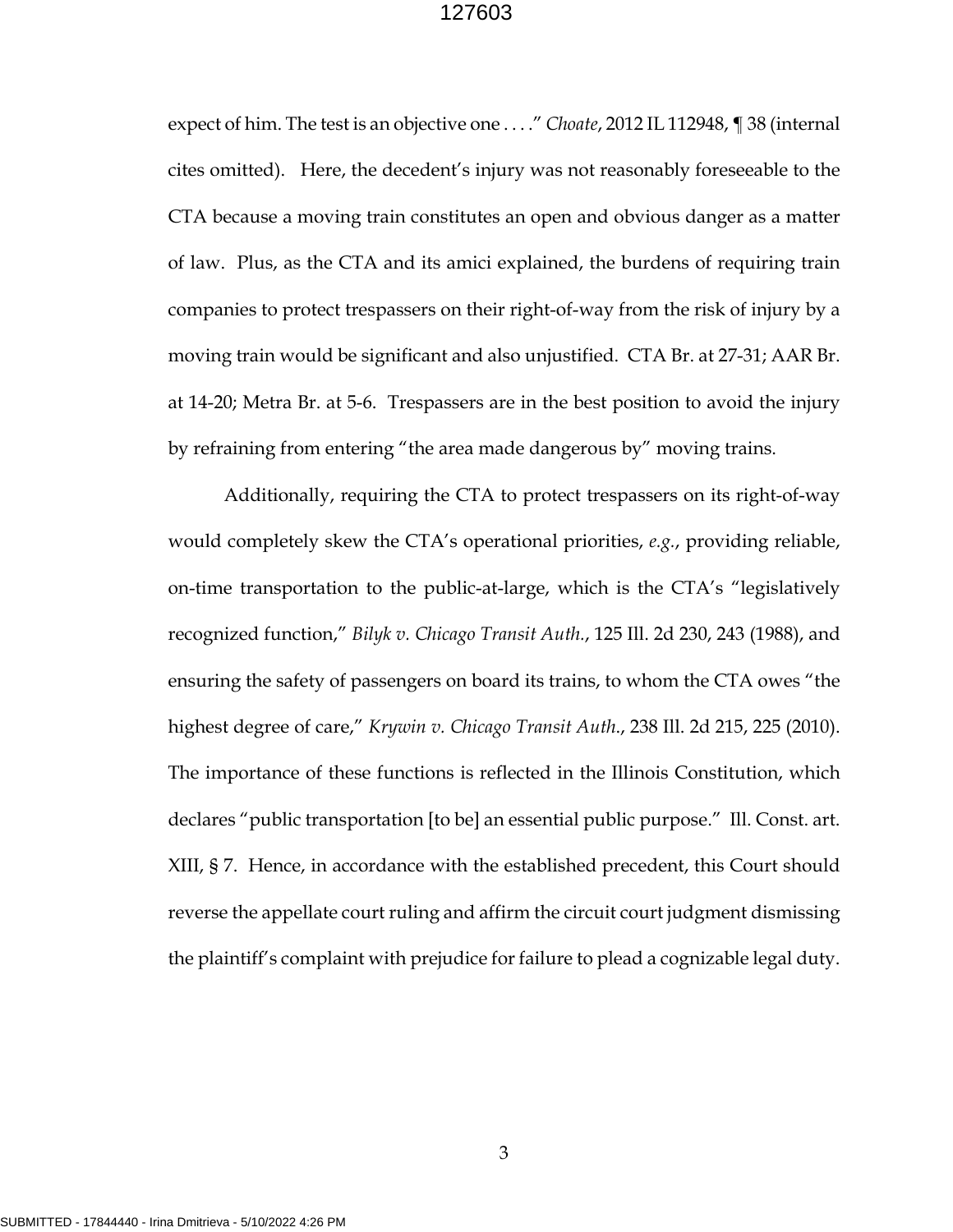#### **ARGUMENT**  $\overline{\phantom{a}}$  . The set of  $\overline{\phantom{a}}$

#### **I. THIS COURT SHOULD DISREGARD PLAINTIFF'S ARGUMENTS BASED ON "NEWSPAPER CLIPPINGS, POLICE REPORTS, AND OTHER NON-EVIDENTIARY SOURCES."**

 As an initial matter, this Court should disregard the arguments plaintiff makes on pages 8-12, 14, 41-45 of his response brief. By his own account, they are based on "newspaper clippings, police reports, and other non-evidentiary sources" that have nothing to do with the facts of this case. Quiroz Br. at 8. It is black letter law that, in ruling on a section 2-615 dismissal motion, "only those facts apparent from the face of the pleadings, matters of which the court can take judicial notice, and judicial admissions in the record may be considered." *Mount Zion State Bank & Tr. v. Consol. Communications, Inc*., 169 Ill. 2d 110, 115 (1995). Plaintiff acknowledges that his discussion of his prior litigation experience and newspaper accounts of other incidents goes well "beyond pleadings and reasonable inferences therefrom." Quiroz Br. at 8. It is of no import that those materials are included in the record on appeal. What matters is that they cannot be considered on a section 2-615 motion.

With respect to the CTA security camera footage, which captured this incident, the plaintiff and his amicus dispute only its completeness. Quiroz Br. at 46; ITLA Br. at 12-13. They make no challenge to the video's authenticity or accuracy. Consequently, the video is a proper subject of judicial notice. That said, nothing in the CTA's argument depends on the video or the truth of its contents.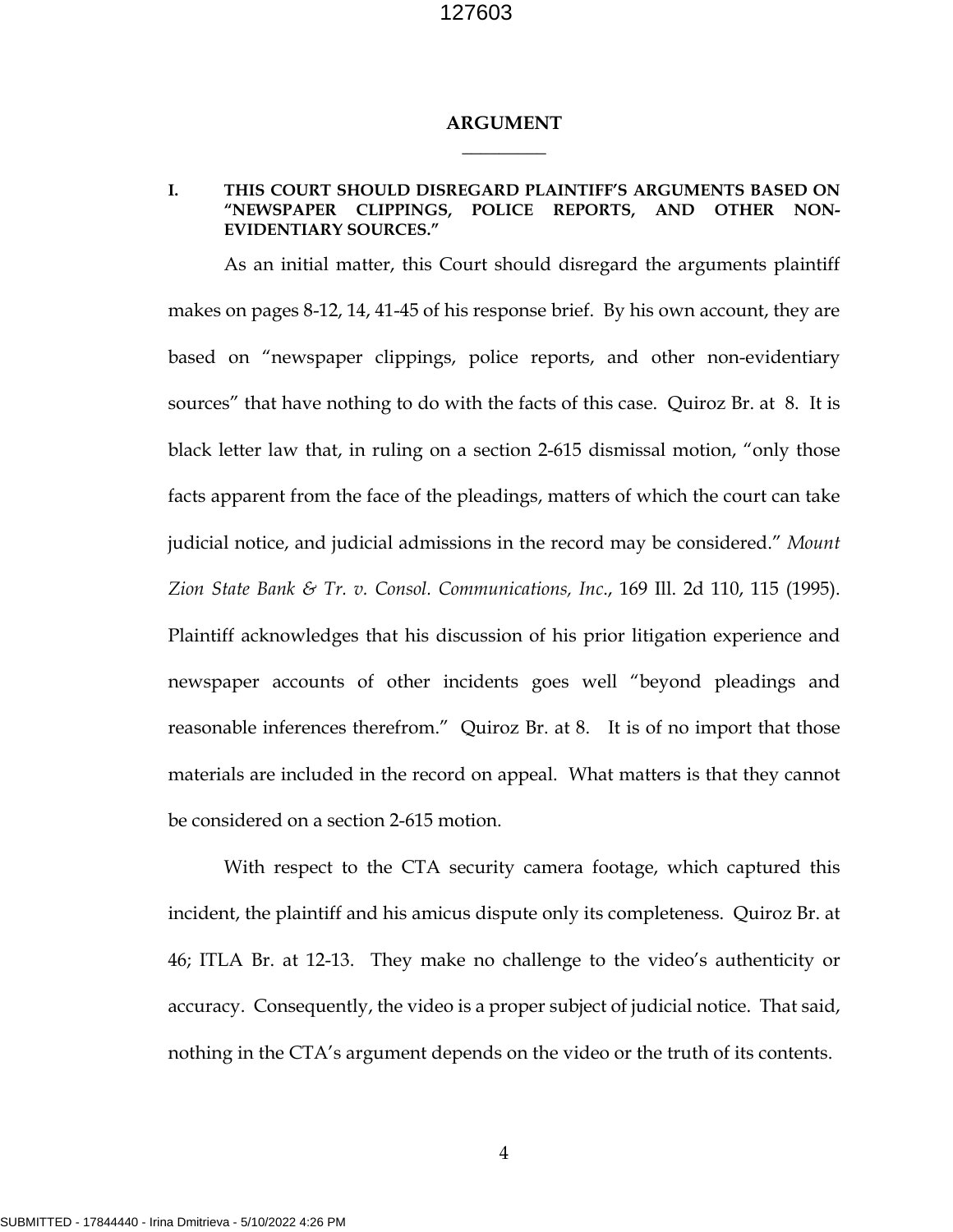#### **II. PLAINTIFF AND HIS AMICUS FAIL TO REBUT THAT THE OPEN AND OBVIOUS DANGER DOCTRINE GOVERNS THIS CASE.**

In its opening brief, the CTA explained that the decedent's injury was not reasonably foreseeable to the CTA because a moving train and the tracks in front of it constitute open and obvious dangers as a matter of law, which people are expected to appreciate and avoid. CTA Br. at 24-26. In response, plaintiff and the ITLA take different positions. ITLA claims that *Choate* and the open and obvious danger doctrine are "completely irrelevant" to this case. ITLA Br. at 2. Plaintiff, on the other hand, seeks to distinguish *Choate* and claims that the circumstances of this case fall into an exception to the open and obvious danger doctrine. Quiroz Br. at 25-28, 31-33. Neither argument has merit.

ITLA claims that *Choate* does not control because it involved trespassing children, not a trespassing adult who was allegedly impaired. ITLA Br. at 7-8. But while the trespassers' particular circumstances might differ from case to case, *the nature of the risk* they faced is identical – it is a risk of "coming within the area made dangerous by [a moving train]." This Court has held that, in assessing the reasonable foreseeability of an injury, the focus is on what a landowner can reasonably expect. *Choate*, 2012 IL 112948, ¶ 38; *Sollami v. Eaton*, 201 Ill. 2d 1, 17 (2002). Consequently, here, the open and obvious danger doctrine and *Choate* are, at a minimum, relevant to determining the question of legal duty, if not altogether dispositive.

Unlike ITLA, plaintiff does not dispute the relevancy of the open and obvious danger doctrine, but argues that the danger here was not obvious to the decedent. Quiroz Br. at 29 ("He was unable to recognize the danger of laying next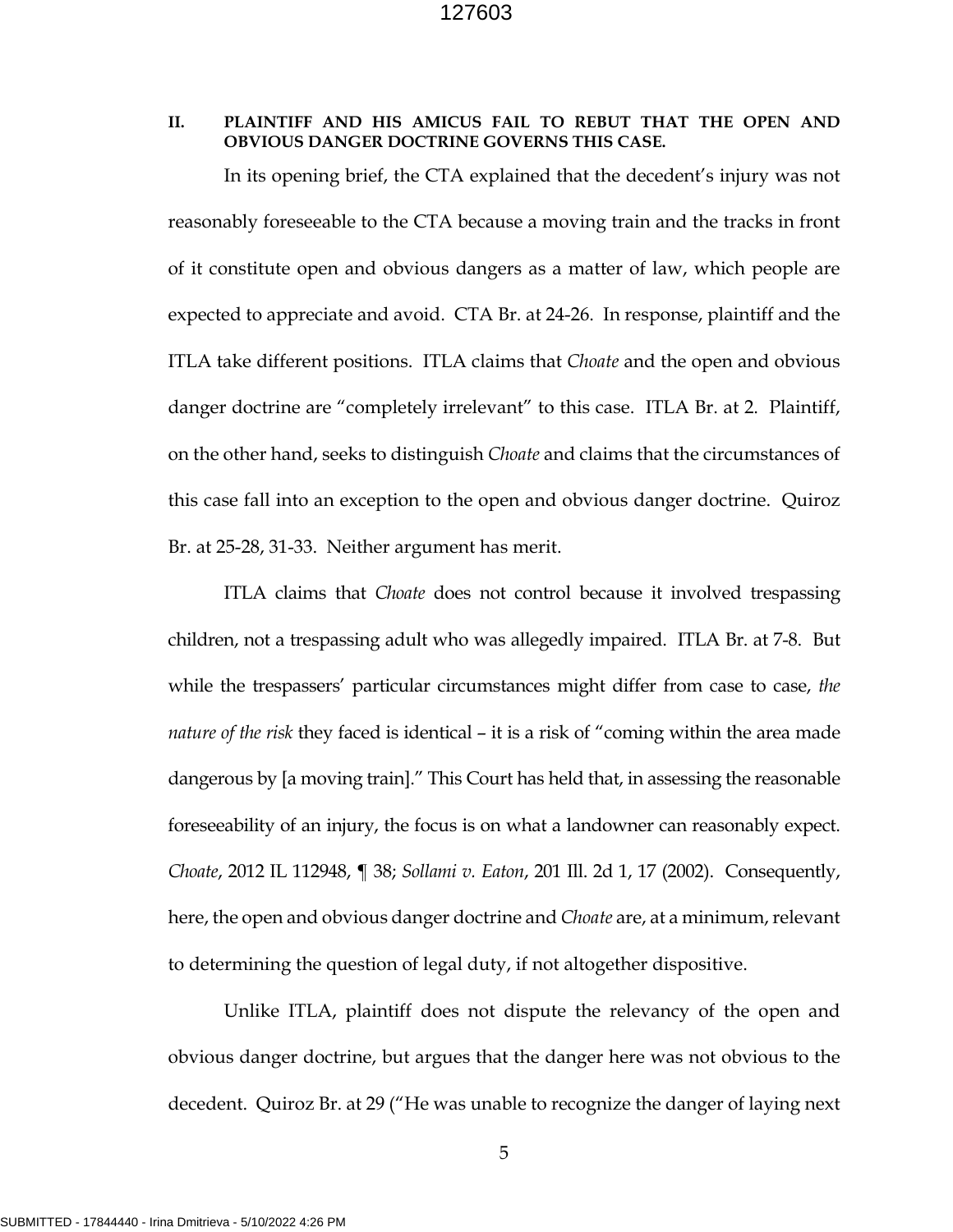to the train tracks"), 34 ("This may be the case where the hazard is simply not open and obvious"). However, the fact that the decedent subjectively did not appreciate the danger of entering the train tunnel and lying next to moving trains is not pertinent because whether a danger is obvious is judged by an objective, reasonable person standard. *Choate*, 2012 IL 112948, ¶ 38. Further, in *Choate*, this Court held that a moving train is an open and obvious danger as a matter of law. *Id.*, ¶ 35.

Plaintiff next argues that the circumstances of this case fall into an exception to the open and obvious danger doctrine. Quiroz Br. at 31-33. In doing so, he disagrees with this Court's holding that "Illinois law recognizes *two such exceptions*: the 'distraction exception,' and the 'deliberate encounter exception.'" *Bruns v. City of Centralia*, 2014 IL 116998, ¶ 20 (emphasis added), accord *Sollami,*  201 Ill. 2d at 15. Rather, plaintiff claims that there is a total of "four articulated exceptions," and his case falls into "the third exception" for people who "fail to protect himself [sic] against [the obvious hazard]." Quiroz Br. at 31-32. Relying on a 36-year-old hornbook (which does not constitute a restatement of Illinois law), plaintiff argues that this third exception applies to situations "where the plaintiff slips, or is pushed into danger by a crowd, or is precipitated into it by the fright of his horse; or by the skidding of his automobile." Id. at 28 (citing 5 Harper, James & Gray, THE LAW OF TORTS § 27.13 n. 25 (2nd ed. 1986).<sup>1</sup> In other words, plaintiff claims that the third exception applies to involuntary exposure to an obvious

<sup>1</sup> None of the cases, on which these examples are based, is from Illinois.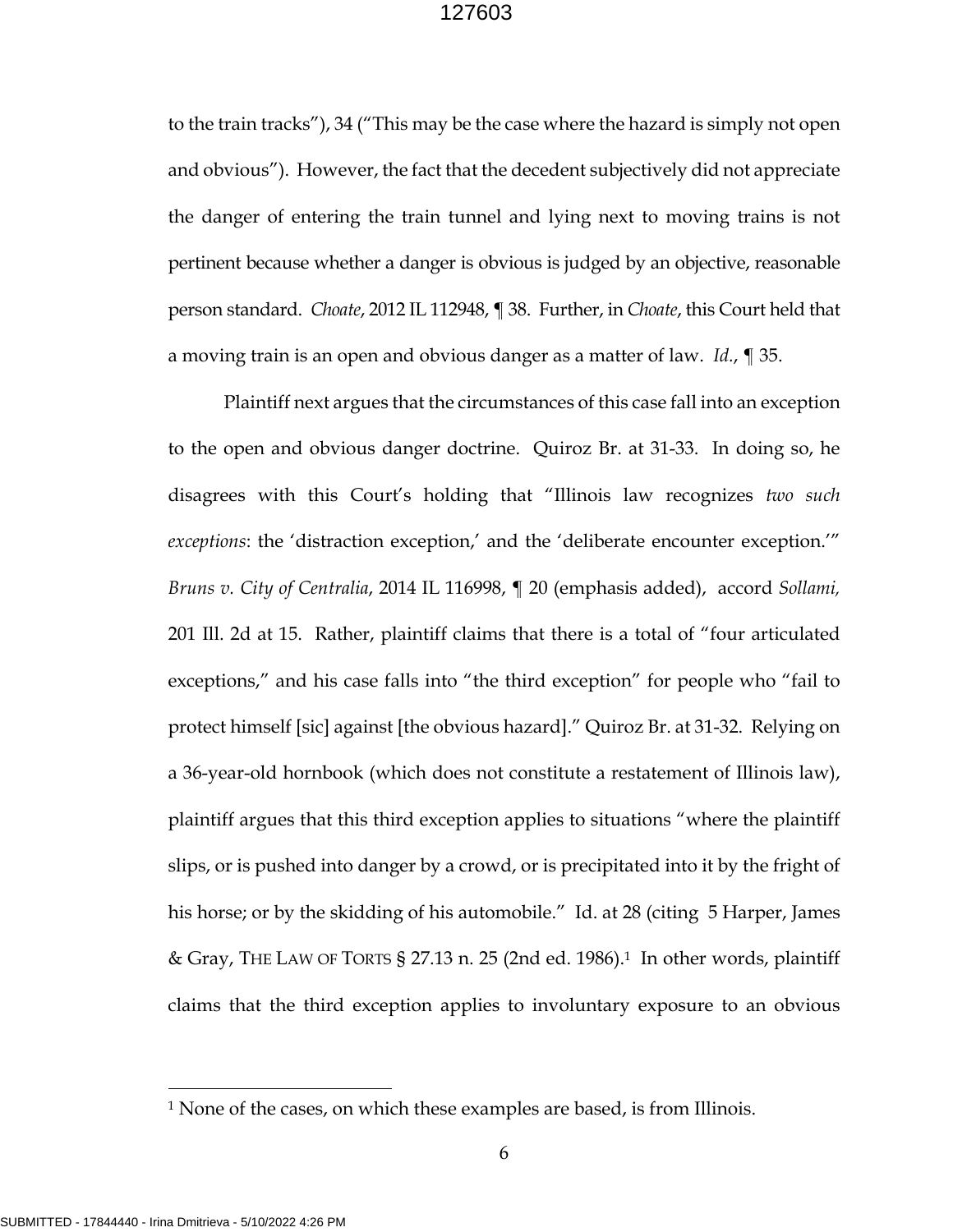hazard. Id. This is also the main basis on which he seeks to distinguish *Choate* and its progeny*, e.g.*, that in those cases, plaintiffs voluntarily encountered moving trains, while the decedent here "was unable to recognize the danger of lying next to the train tracks" and "unable to remove himself from that danger." Id. at 29.

As an initial matter, nowhere in his complaint does plaintiff allege that the CTA or its personnel had anything to do with the decedent entering the CTA's train tunnel, where rapid transit trains travel non-stop, at high speeds, between stations. Hence, whatever caused the decedent's eventual fall onto the CTA's right-of-way, there is no doubt that he had voluntarily "come into the area made dangerous" by moving trains.

More importantly, there is no "third exception" to the open and obvious danger doctrine. Quiroz Br. at 32. Indeed, the language which plaintiff quotes in support of "the third exception" is, in actuality, a part of the "distraction exception." As this Court explained in *Bruns*, "The distraction exception applies 'where the possessor [of land] has reason to expect that the invitee's attention may be distracted, so that he will not discover what is obvious, or will forget what he has discovered, or fail to protect himself against it.' " 2014 IL 116998,  $\P$  20. As we explained in our opening brief, the distraction exception does not apply here because it does not cover "self-created distractions," which are "solely within the plaintiff's own creation," such as a lack of attention as to where one is going. CTA Br. at 24-26 (quoting *Bruns*, 2014 IL 116998, ¶ 31).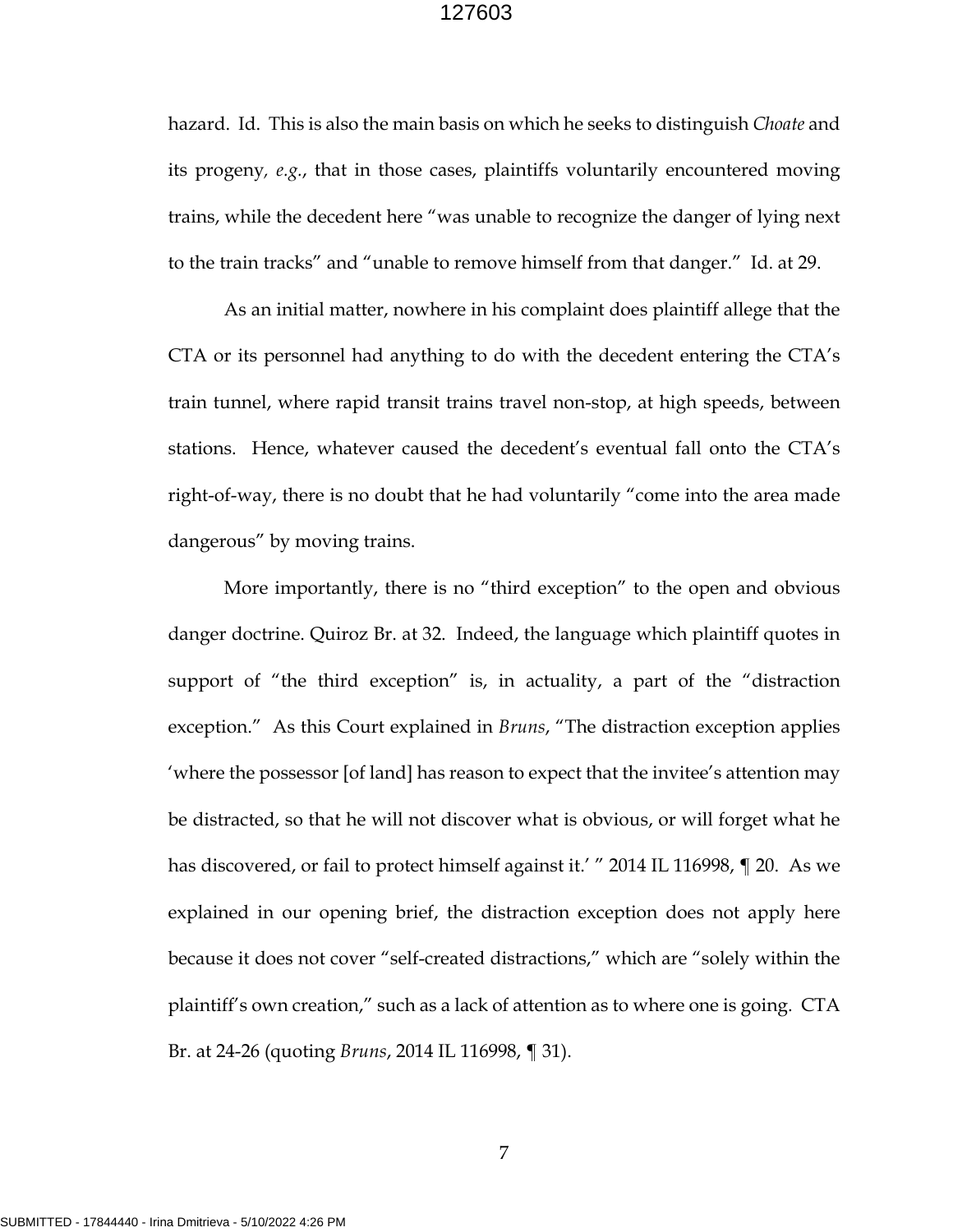Indeed, the distinction that plaintiff makes – between voluntary vs. involuntary exposure to obvious dangers – while potentially relevant to plaintiff's comparative negligence, does not factor into the determination of defendant's duty. In performing the duty analysis, the focus is on whether the incident was reasonably foreseeable to a landowner. As this Court explained in *Ward v. K Mart Corp*., 136 Ill. 2d 132, 148 (1990), "[t]he scope of defendant's duty is not defined by reference to plaintiff's negligence or lack thereof. The focus must be on defendant." If the incident is not reasonably foreseeable to the defendant, then the precise way in which it happened is of no import. For instance, in *Bruns*, the city owed no duty to protect a pedestrian from the risk of tripping and falling on an obvious sidewalk defect – even though the pedestrian fell accidentally; she did not "voluntarily" encounter the hazard. 2014 IL 116998,  $\P$  4. For the same reason, the plaintiff's hypotheticals on page 33 of his brief fail – if it is not reasonably foreseeable to the CTA that trespassers would be entering its train tunnels and lying on its right-of-way in proximity to moving trains, there would be no duty, no matter the trespasser's identity.

In the cases plaintiff cites, the distraction was an external circumstance, which was reasonably foreseeable to the landowners. For instance, in *American National Bank & Trust Co. v. National Advertising Co*., 149 Ill. 2d 14 (1992), it was reasonably foreseeable that a billboard painter would fail to notice an overhead power line because his attention would be distracted by having to watch where to place his feet. Likewise, in *Ward*, 136 Ill. 2d at 152, it was reasonably foreseeable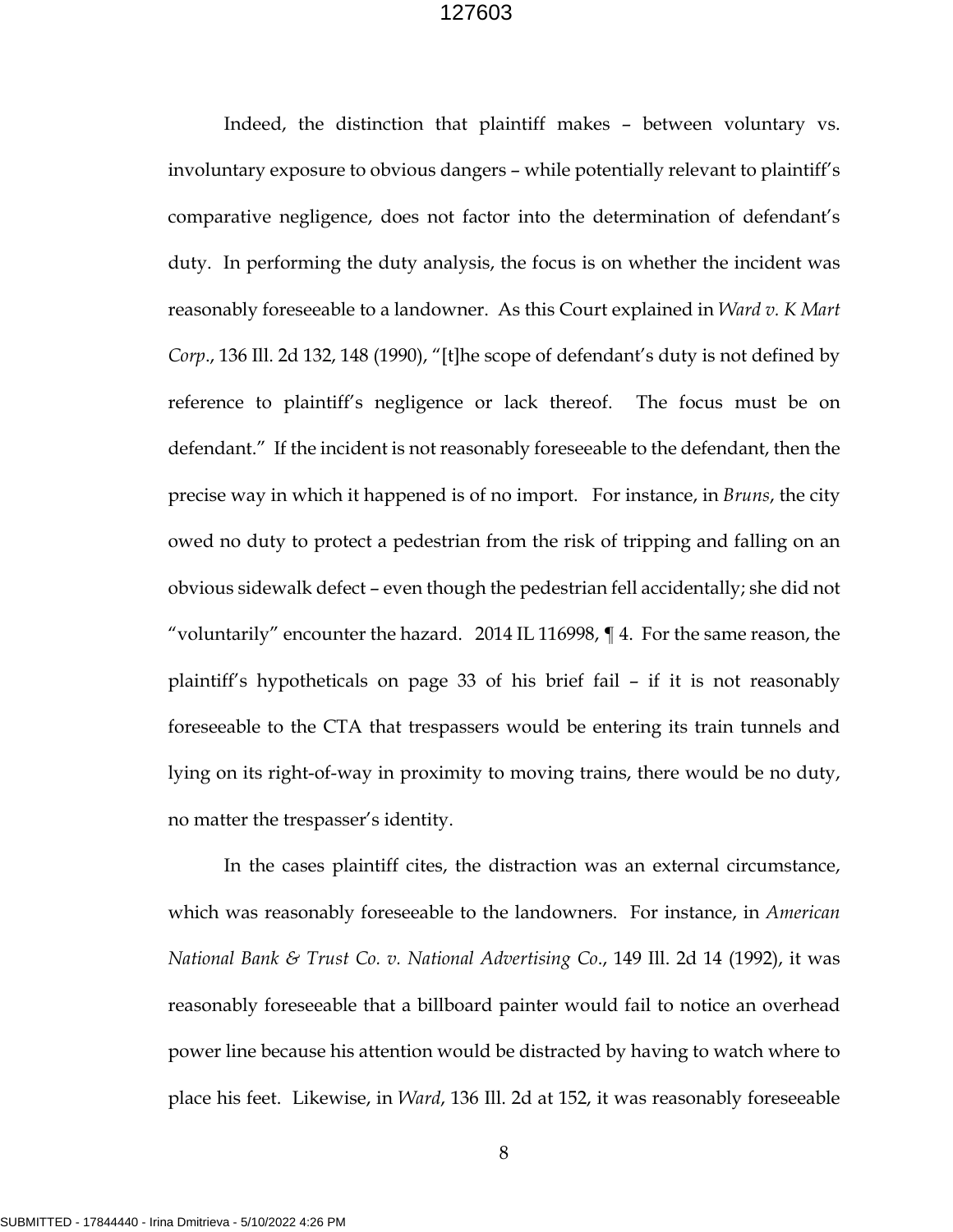that a customer exiting defendant's store with a large bundle would fail to notice a post immediately outside the door. Accord *Diebert v. Bauer Bros. Constr. Co*., 141 Ill. 2d 430, 439 (1990) (a construction worker exiting a portable bathroom "could not look both places: up, to check for the possibility of flying construction materials, and down, to protect himself from tripping in a rut"); *Allgauer v. Le Bastille, Inc*., 101 Ill. App. 3d 978 (1981) (a customer failed to notice the lack of landing on a staircase because a door blocked the staircase entrance). In contrast, here, there was no external circumstance that distracted the decedent's attention from moving rapid transit trains. The distraction, if any, was entirely "selfcreated," and thus the distraction exception does not apply.

Plaintiff's reliance on *LaFever v. Kemlite Co*., 185 Ill. 2d 380 (1998), which involved the deliberate encounter exception, is likewise mistaken. Quiroz Br. at 24-25, 31-32. In *LaFever*, plaintiff had to walk over slippery fiberglass trim on the way to collect debris from a container, to fulfill his job duties. 185 Ill. at 384-86. This Court ruled that a landowner could have reasonably foreseen that a person in the plaintiff's position would choose to encounter the obvious risk of walking on a slippery surface in order to keep his job. *Id.* at 395-96. This case is nothing like *LaFever* – it is not alleged that, to a reasonable person in the decedent's position, the advantages of entering the train tunnel and lying next to the rapid transit trains outweighed the obvious risks of doing so.

Plaintiff next claims that decedent's injury was reasonably foreseeable to the CTA once a train operator actually saw Quiroz lying near the tracks inside the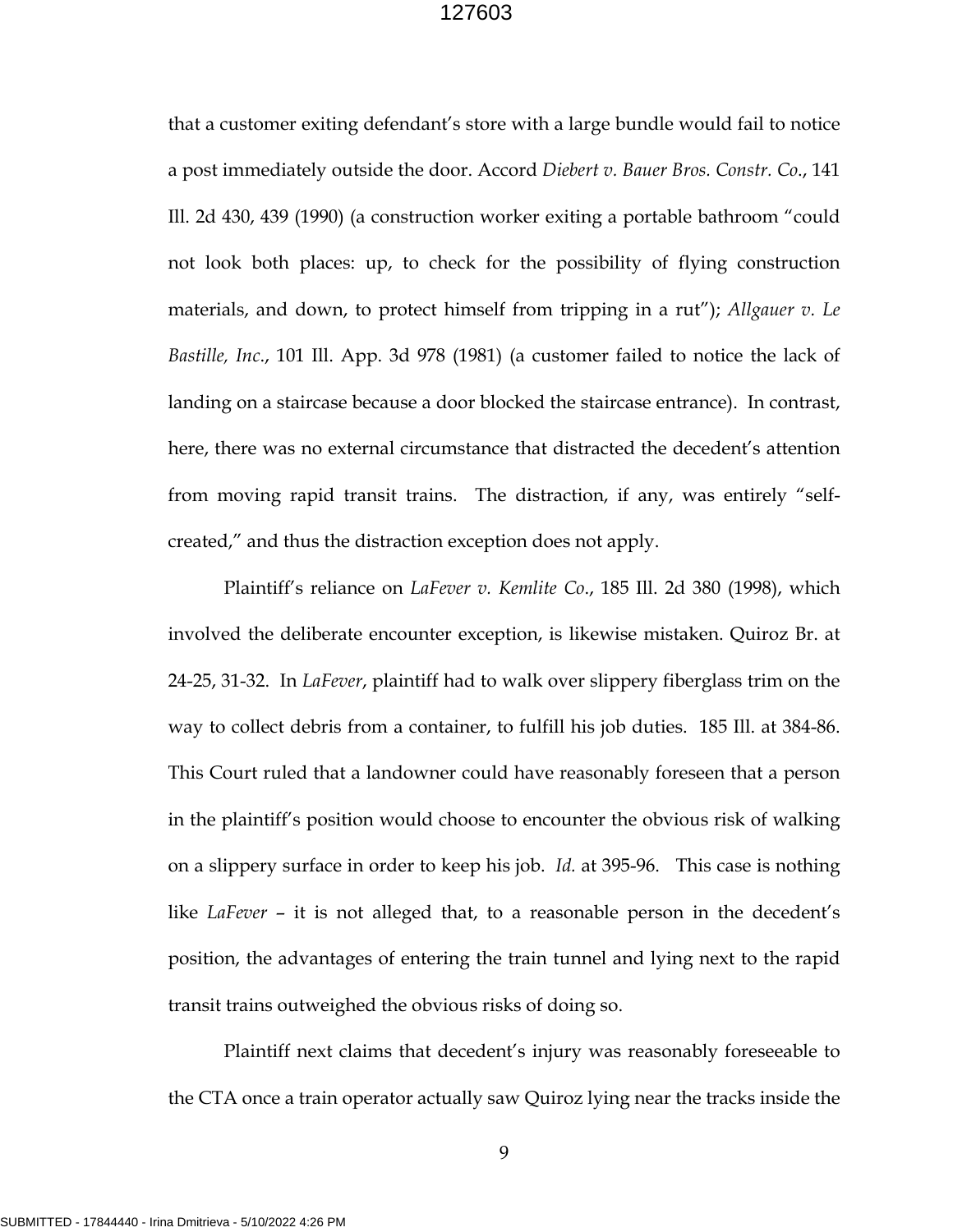tunnel. Quiroz Br. at 31. Plaintiff, however, acknowledges that it was the decedent's "*presence in a CTA tunnel* . . . which subjected him to the risk of a train collision," *not* the negligent operation of CTA trains. Quiroz Br. at 29 (emphasis added). Hence, the proper inquiry is – whether the decedent's presence in the train tunnel, in the immediate proximity to moving rapid transit trains, was reasonably foreseeable to the CTA. The answer is no. Applying the objective, reasonable person standard, it was not reasonably foreseeable to the CTA that a person, exercising due care for his own safety, would enter the subway tunnel where rapid transit trains travel non-stop between stations and come to rest in the immediate proximity to moving trains.

This answer does not change in the face of plaintiff's allegations that there was "graffiti on the walls and debris on the ground outside the boarding area of the tunnels." C. 121-22. Courts have found "that the landowner owes a duty of ordinary care to those who are frequent trespassers in a limited area where the landowner knows or should know of their constant intrusion." *Lee v. Chicago Transit Auth*., 152 Ill. 2d 432, 446–47 (1992). There is no allegation here that someone's random graffiti on the wall and a piece of debris blown into a tunnel put the CTA on notice that pedestrians *constantly* intrude on the *limited area* inside the tunnel where the decedent came to rest.

For the same reason, plaintiff's arguments regarding the limited burden he seeks to impose on the CTA, have no merit. Specifically, plaintiff argues that "[t]he burden is not to look out for people on the track. The burden is to react to the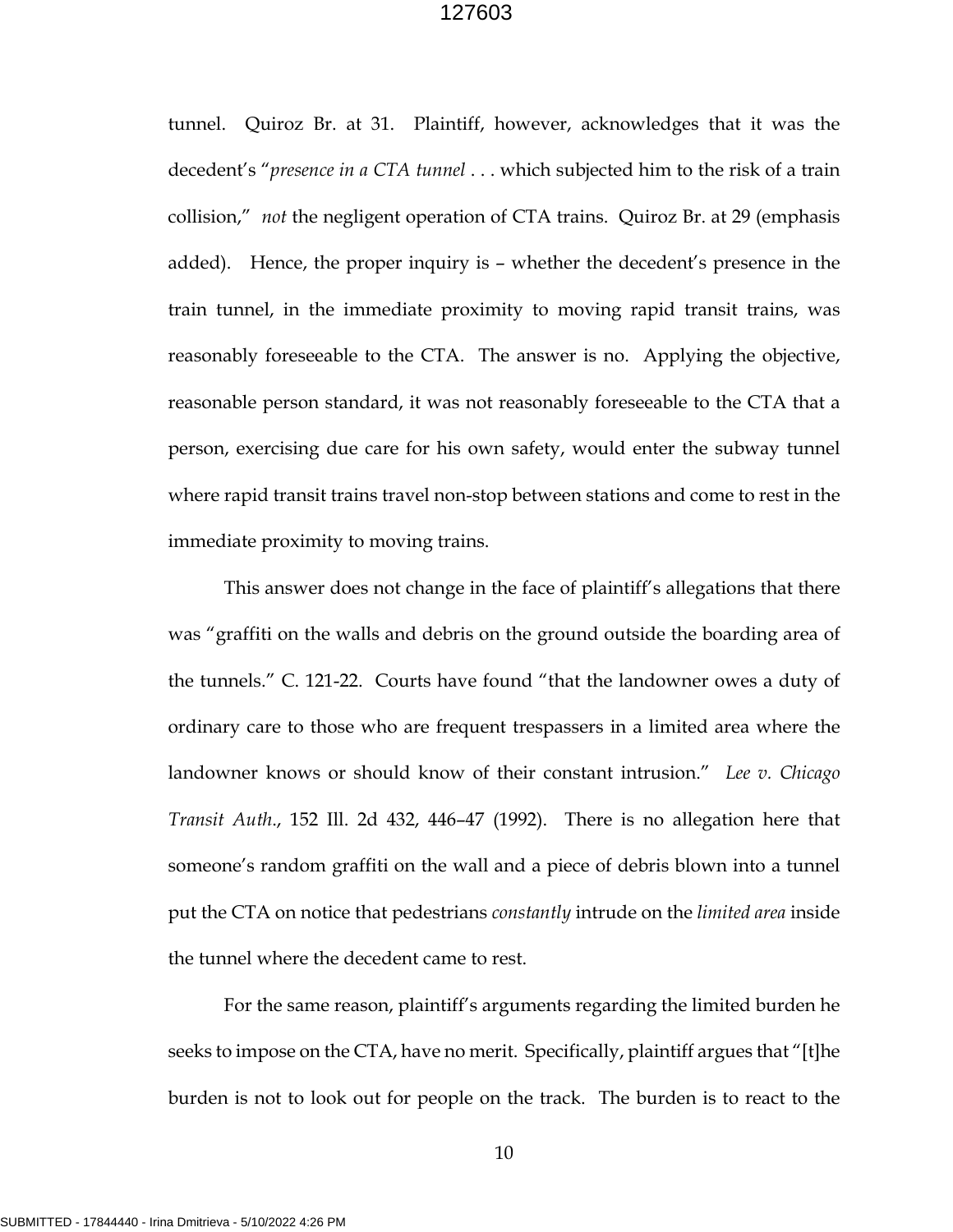presence of people discovered helpless and in a state of peril by picking up whatever communication devices might exist and shutting down trains until help can be provided to recover the individual from harm's way." Quiroz Br. at 30. But this is inconsistent with his complaint's allegations, which seek to impose on the CTA much broader duties, including the duty to "watch[ ] for objects and people who might be situated" inside the tunnel, to "keep a proper and sufficient lookout" for "objects or people in the area where the trains [are] traveling," and to monitor security cameras "to determine whether people in the areas being monitored [are] endangered." C. 126, A. 12. As the CTA and its amici explained in their briefs, requiring a train operator to be on a lookout not only for people, but also for objects, in places where they are not reasonably expected to be, would impose significant burdens. CTA Br. at 27-31; AAR Br. at 14-20; Metra Br. at 5-6. These burdens include slowing down the speed of trains, illuminating tunnels, shutting down train service every time an object is seen near the tracks, and hiring additional personnel to monitor security cameras and to determine whether the persons being monitored are endangered. This also would expose the CTA to additional liability for failure to adequately monitor its premises or for mistakes in judgment as to whether or not an object seen near the tracks was likely a human being, or whether a given person was "endangered."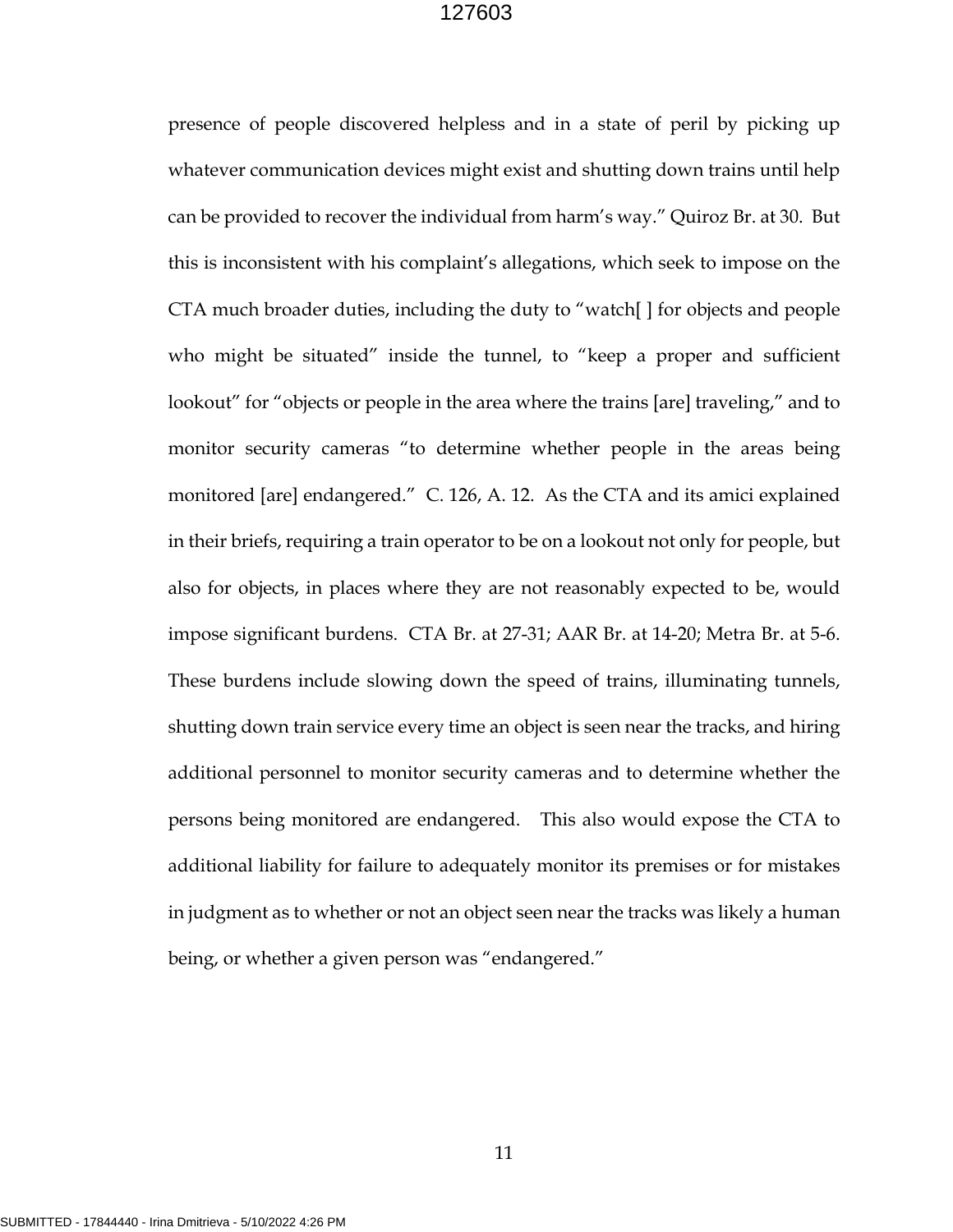## **III. THIS COURT SHOULD REJECT PLAINTIFF'S INVITATION TO APPLY SECTION 336 OF THE RESTATEMENT (SECOND) OF TORTS, AND SHOULD REAFFIRM THAT SECTION 337(b) FOCUSES ON THE OBJECTIVE NATURE OF THE DANGEROUS CONDITION.**

In its opening brief, the CTA also explained that a finding of no duty here would be consistent with the approach in Section 337 of the Restatement (Second) of Torts, which governs landowners' liability to known trespassers for dangerous artificial conditions on their land. CTA Br. at 31-35. Specifically, the CTA explained that, pursuant to section 337, even if the landowner knows about the trespasser's presence in proximity to a dangerous condition, there is no duty to protect the trespasser if "the condition is of such a nature" that the landowner has no reason "to believe that the trespasser will not discover it or realize the risk involved." Restat. (2nd) of Torts, § 337(b). Because a moving train is an open and obvious danger as a matter of law, the CTA had no reason to believe that the decedent would not discover it or realize the risk involved in "coming within the area made dangerous by it." *Choate*, 2012 IL 112948, ¶ 35.

In response, plaintiff and its amicus once again take different positions. ITLA agrees that section 337 applies, but argues that liability under that section is not limited to latent/hidden conditions. ITLA Br. at 6-7. Plaintiff, in contrast, urges this Court to apply a different section of the Restatement, *e.g*., section 336, which has not been adopted in Illinois. Quiroz Br. at 17, 22. Neither argument has merit.

**Section 337.** ITLA argues that liability under section 337 is not limited to latent/hidden conditions and faults the CTA for failing "to cite any part of *Lee [v. Chicago Transit Auth*., 152 Ill. 2d 432 (1992)] for this argument," or "any section of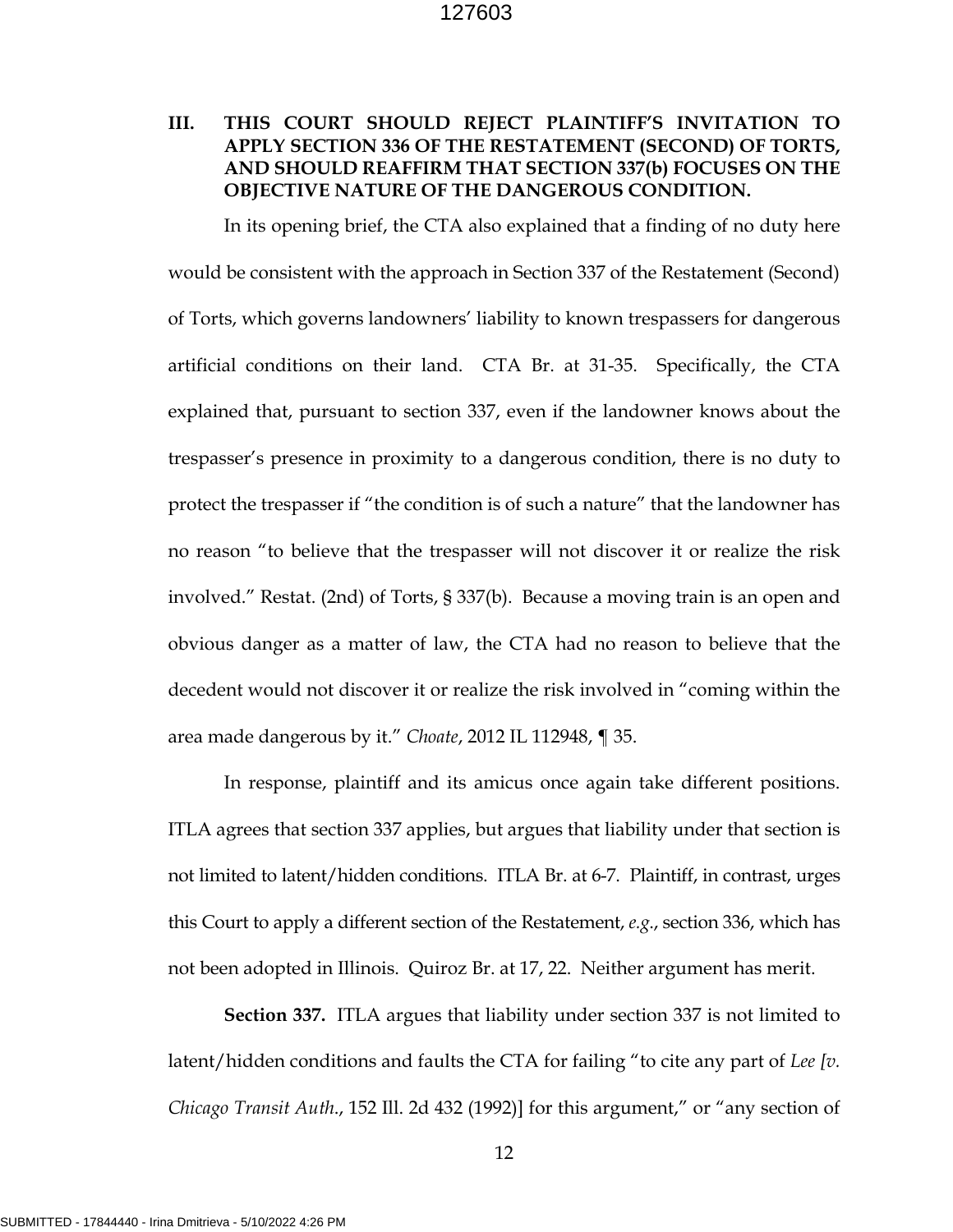the Restatement." ITLA Br. at 7. This is inaccurate. The CTA cited to the portion of *Lee* describing the dangerous condition at issue there – an electrified third rail – as not visibly distinct from other rails, with the Court pointing out that "there was nothing which indicated either the existence or the location of the third rail, or that the electric current was carried in a rail," and "there were no markings on the third rail itself." CTA Br. at 32-33 (quoting *Lee*, 152 Ill. 2d at 452). In other words, *Lee* held that the CTA could have anticipated a risk of injury by an electrified third rail because the danger it presented was hidden. Here, in contrast, the dangerous conditions at issue – a moving train and the track in front of it – are obvious.

The CTA also cited *Choate* and section 343A of the Restatement (Second) of Torts for the proposition that the nature of a dangerous condition is judged by an objective, reasonable person standard. CTA Br. at 33-34. In response, ITLA seeks to distinguish *Choate* on the basis that it involved section 339, governing duties to trespassing children, not section 337, governing duties to trespassing adults. ITLA Br. at 8. ITLA also argues that section 343A is irrelevant because it applies to invitees, not trespassers. Id. at 9. But the distinctions ITLA makes are superficial. ITLA ignores that the *nature of the dangerous condition* does not change depending on who encounters it -- children or adults, invitees or trespassers. Indeed, this Court has consistently held that whether or not a dangerous condition is "obvious" is judged by an objective, reasonable person standard. *Bruns*, 2014 IL 116998, ¶ 16; *Choate*, 2012 IL 112948, ¶ 38; *Sollami*, 201 Ill. 2d at 17.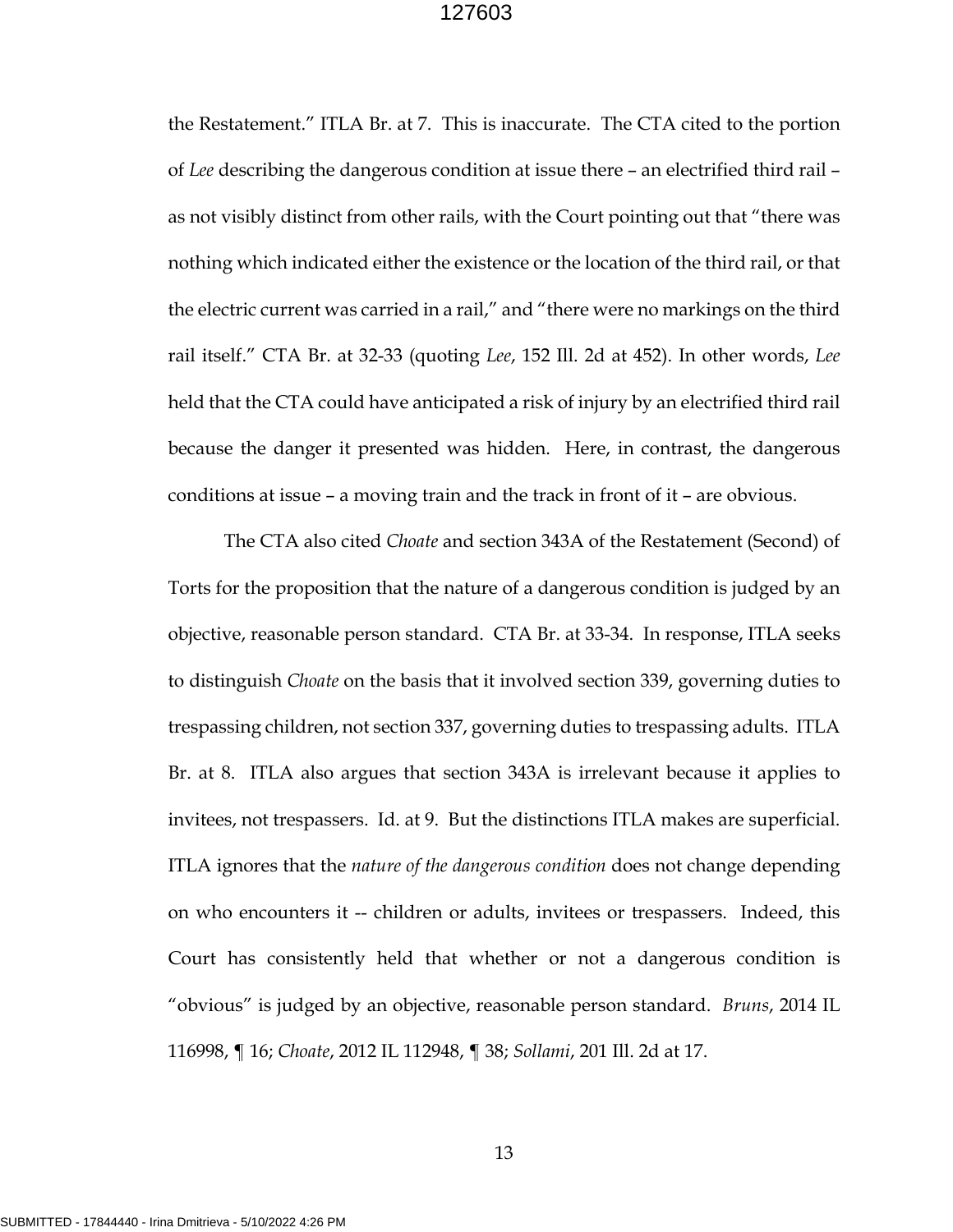**Section 336.** Unlike his amicus, plaintiff contends that this case should be governed by a different Restatement section, *e.g*., section 336, governing landowner's liability to trespassers for dangerous activities, as opposed to artificial conditions. Quiroz Br. at 17, 22.2 Plaintiff, however, does not cite any case, in which this Court adopted section 336. Unless this Court adopts a Restatement section, it is not the statement of Illinois law. *In re Est. of Lieberman*, 391 Ill. App. 3d 882, 890 (2nd Dist. 2009). Indeed, it appears that only a minority of states have adopted section 336. See Case Citations to Restat. (Second) of Torts, § 336.

Moreover, there is no support for plaintiff's contention that landowner's liability to trespassers depends on "whether the danger [was] caused by actions or by conditions." Quiroz Br. at 21. Plaintiff cites Introductory Notes to Illinois Pattern Jury Instructions (IPI) 120.00, but neglects to mention that the actual pattern jury instructions do not distinguish between landowners' liability for dangerous activities vs. dangerous conditions. The only distinction the IPI make is between landowners' liability to adults and children lawfully on the property (IPI 120.02, IPI 120.04) and to those trespassing on the property (IPI 120.03, IPI

<sup>2</sup> Section 336 provides: "A possessor of land who knows or has reason to know of the presence of another who is trespassing on the land is subject to liability for physical harm thereafter caused to the trespasser by the possessor's failure to carry on his activities upon the land with reasonable care for the trespasser's safety." RESTAT. (SECOND) OF TORTS, § 336. Notably, this rule is even broader than plaintiff's own theory of the case. Plaintiff claims that the CTA owed the decedent a duty of care because he was a known trespasser in a position of peril, C. 122-24, -- while section 336 does not require a landowner to know of a trespasser's perilous position, only that the trespasser is present on the premises.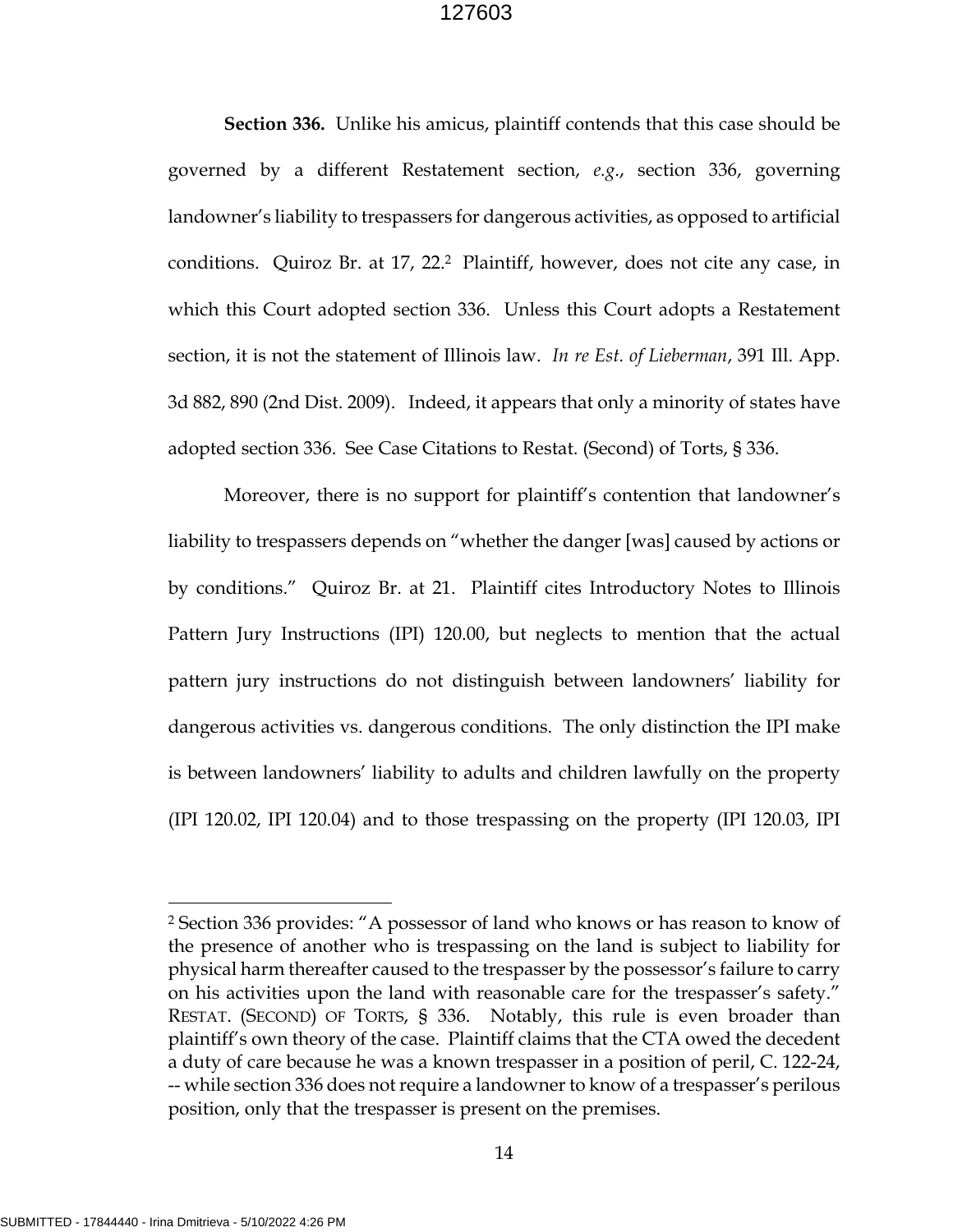120.05). *See also Kun Mook Lee v. Young Rok Lee*, 2019 IL App (2d) 180923, ¶ 26 (open and obvious danger doctrine applies to ordinary-negligence and premisesliability cases alike).

Further, plaintiff does not deny, nor can he, that section 343A governing landowners' duties to invitees applies to activities and conditions alike. Restat. (2nd) of Torts, § 343A. If no distinction is made for the invitees – to whom a landowner owes more duties – it is unclear why the distinction would be made for trespassers. Finally, in *Choate*, the injury was caused by a moving train – the same instrumentality at issue in this case – and this Court applied the Restatement section dealing with "artificial conditions" on landowner's premises. 2012 IL 112948, ¶ 35 (citing Restat. (2nd) of Torts, § 339, titled "Artificial Conditions Highly Dangerous to Trespassing Children"). Therefore, this Court should reject plaintiff's invitation to adopt section 336 in this case.

### **IV. PLAINTIFF'S COMPLAINT DOES NOT SATISFY THE "DISCOVERED TRESPASSER" EXCEPTION.**

## **A. Resolving This Case Based On the "Discovered Trespasser" Exception Would Have Negative Consequences.**

Additionally, the CTA explained that deciding this case based on the "discovered trespasser" exception, rather than the open and obvious danger doctrine, would have negative consequences. CTA Br. at 40-46. First, because the exception turns on the issue of fact -- whether a train operator actually observed a decedent in a position of peril -- the existence of the legal duty could no longer be determined on a dismissal motion as a matter of law by the court. Rather, cases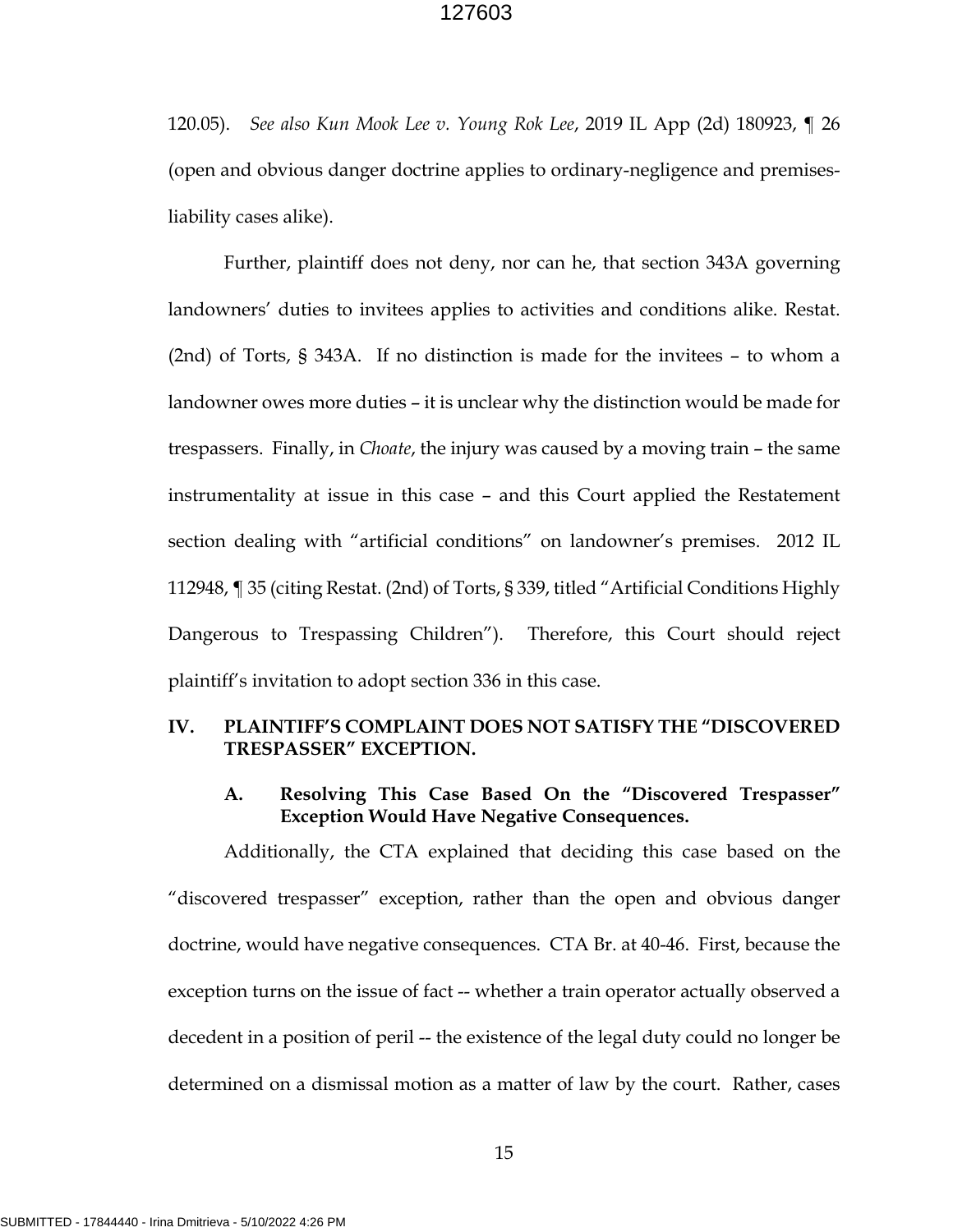involving injuries by moving trains would proceed to discovery and potentially jury trial, with the juries -- not courts -- deciding whether a train operator *saw or should have been able to see* the decedent.

In response, plaintiff agrees that the legal duty in cases, such as this one, would be determined, at the earliest, upon the close of discovery on summary judgment, and even then, only if there are no disputed issues of fact. Quiroz Br. at 38. ITLA claims that such an outcome would serve the interests of justice. ITLA Br. at 11. However, the cases on which the ITLA relies -- *Greer v. Checker Taxi Co*., 10 Ill. App. 3d 814, 817 (1st Dist. 1973) and *In re Estate of Garbalinski*, 120 Ill. App. 3d 767, 769 (1st Dist. 1983) -- did not involve questions of legal duty. Rather, both cases concerned motions to reconsider grants of summary judgment based on belatedly submitted evidence.

The CTA also pointed out that in every pedestrian vs. train collision case, the pedestrian by definition would be positioned in the immediate vicinity of a moving train, and thus allegedly in a train operator's "direct line of vision." C. 121, ¶ 7. If such an allegation is sufficient for a finding of legal duty, then the discovered trespasser exception would swallow the open and obvious danger rule, which generally bars recovery for injuries caused by open and obvious dangers. Plaintiff calls such a result "unnerving," but offers nothing substantive to counter it. Quiroz Br. at 37.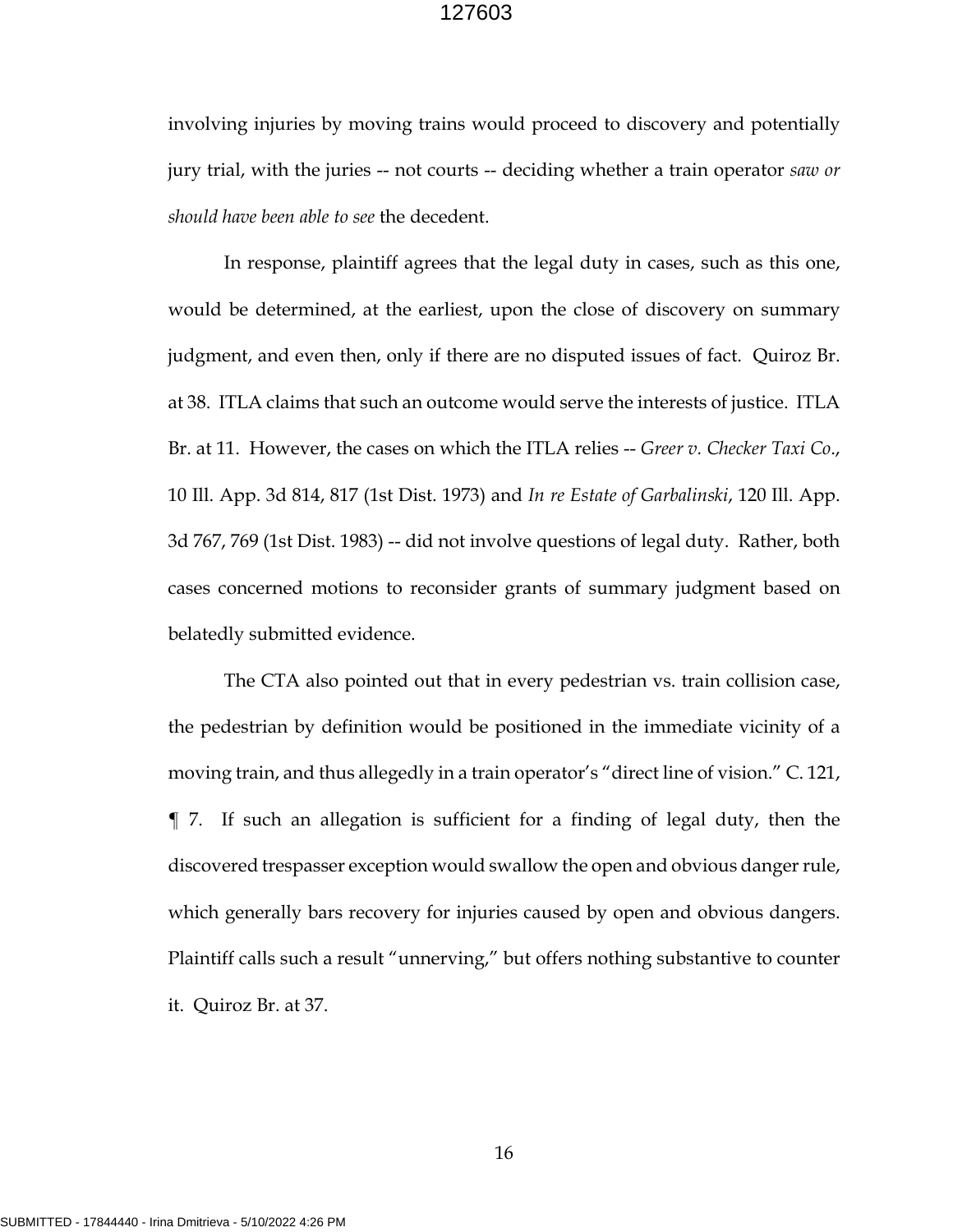#### **B. Plaintiff Failed To Plead the "Discovered Trespasser" Exception.**

Further, the CTA explained that, even if this Court applies the "discovered trespasser" exception, the plaintiff's complaint still fails because its allegations are insufficient to come within the exception. CTA Br. at 46 – 50. To begin with, plaintiff's allegation that the CTA had discovered Quiroz prior to his fatal injury is conclusory. C. 123, ¶ 20. Granted, plaintiff did not have to come forward with evidence. See ITLA Br. at 12. But he was required to set forth "specific factual allegations" sufficient to bring his claim within a legally recognized cause of action. *Simpkins v. CSX Transp., Inc.,* 2012 IL 110662, ¶ 26. Plaintiff's allegation that train operators "saw Plaintiff's Decedent as he lay next to the tracks," C. 122- 23, ¶ 17, does not pass muster. *See Simpkins v. CSX Transp., Inc.,* 2012 IL 110662, ¶¶ 26-27 (allegation that defendant "knew or should have known" of the risk was conclusory); *Tyrka v. Glenview Ridge Condo. Ass'n*, 2014 IL App (1st) 132762, ¶ 63 (same). Specifically, nowhere does plaintiff allege that, upon observing the decedent, the train operators identified him as a human being in time to avoid the injury. Yet, this is what is required for the "discovered trespasser" exception to apply.

Plaintiff argues, relying on *Martin v. Chicago & N.W. Ry. Co*., 194 Ill. 138 (1901), that a legal duty arises when a train operator sees *an object* near the tracks that might, upon closer examination, turn out to be a human being. Quiroz Br. at 16. Plaintiff's reliance on *Martin* is mistaken. In a subsequent case, *Joy v. Chicago, B. & Q.R. Co*., 263 Ill. 465, 469 (1914), this Court limited *Martin* to its facts and held that "the great weight of [authorities] is that, where an accident occurs at a place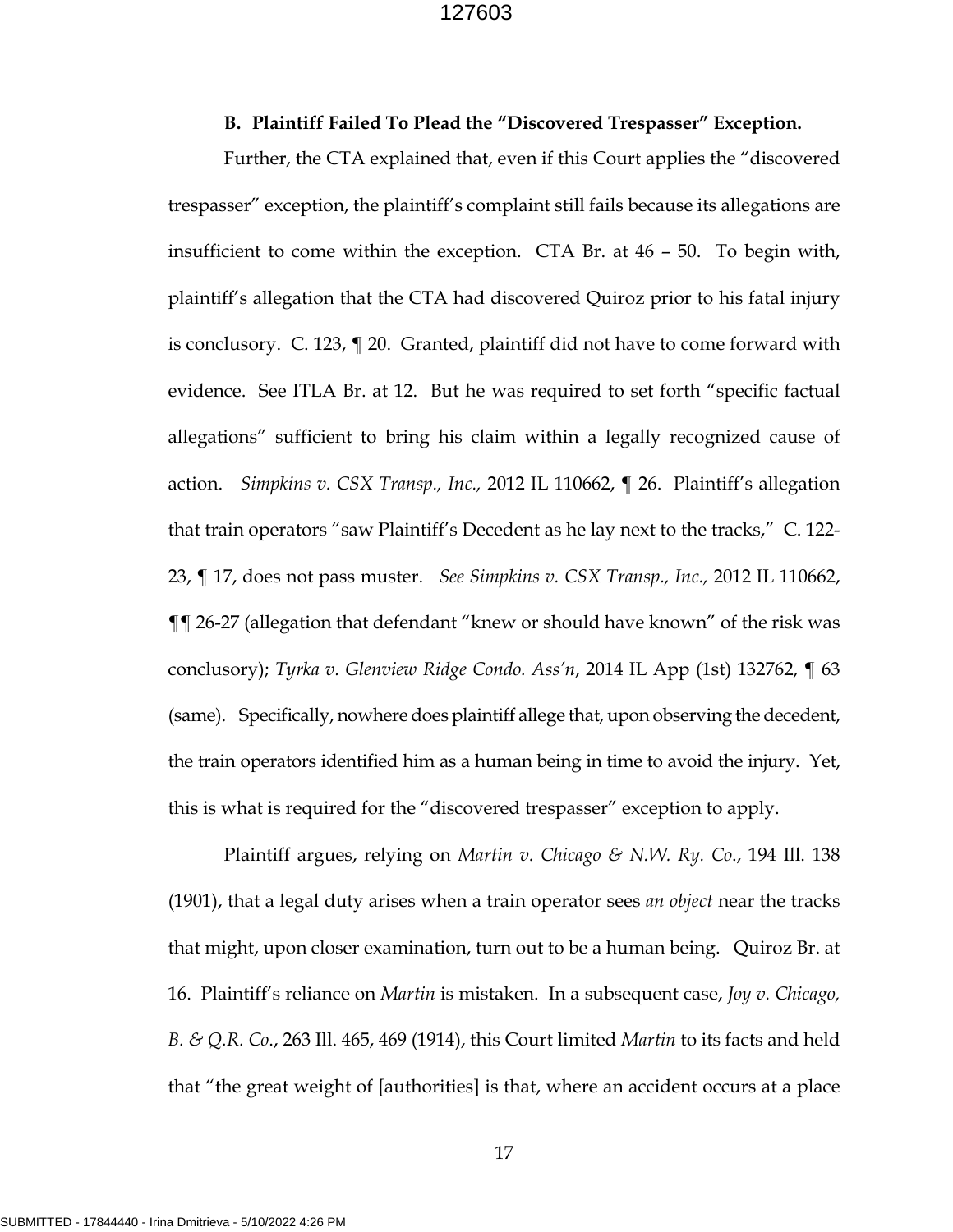where the railroad company is under no duty to look out for trespassers, the question is not whether the engineer could see the object, but is whether he did see it and discover it to be a human being in time to stop his train and avoid the injury." This Court continued: "The duty to exercise care does not arise at the moment an object is discovered, but arises at the moment it is discovered to be a human being and to be in a helpless or perilous position." *Id.* at 469-70.

Here, the incident happened in a train tunnel where pedestrians are not expected to be and where, by plaintiff's own admission, there was "no duty to keep a lookout for the trespasser." Quiroz Br. at 31. In other words, the incident occurred in a place, where an object seen near the tracks would not raise any suspicion. Consequently, to bring this case within the "discovered trespasser" exception, it was incumbent on plaintiff to allege not only that the train operators "saw" the decedent, but also that they had identified him as *a human being* unable to remove himself from danger, in time to avoid the collision. There are no such allegations in the plaintiff's complaint.3

Indeed, plaintiff never alleges that the operator of the train that came into contact with the decedent, had seen him in time to avoid the collision. Rather, the

<sup>3</sup> Notably, in arguing that the duty arose once a train operator saw an object near the tracks, plaintiff relies on illustration 1 to comment (b), section 336 of the Restatement (Second) of Torts, which is based on a single Pennsylvania case from 1940. *Frederick v. Pennsylvania Rapid Transit Co*., 337 Pa. 136 (1940), is readily distinguishable on its facts. There, a passenger fell under the train at a passenger platform, and, when the train stopped, another customer warned the conductor that "there [was] a man down under there." *Id.* at 138. Despite this warning, the train resumed its travel, inflicting fatal injuries to the decedent.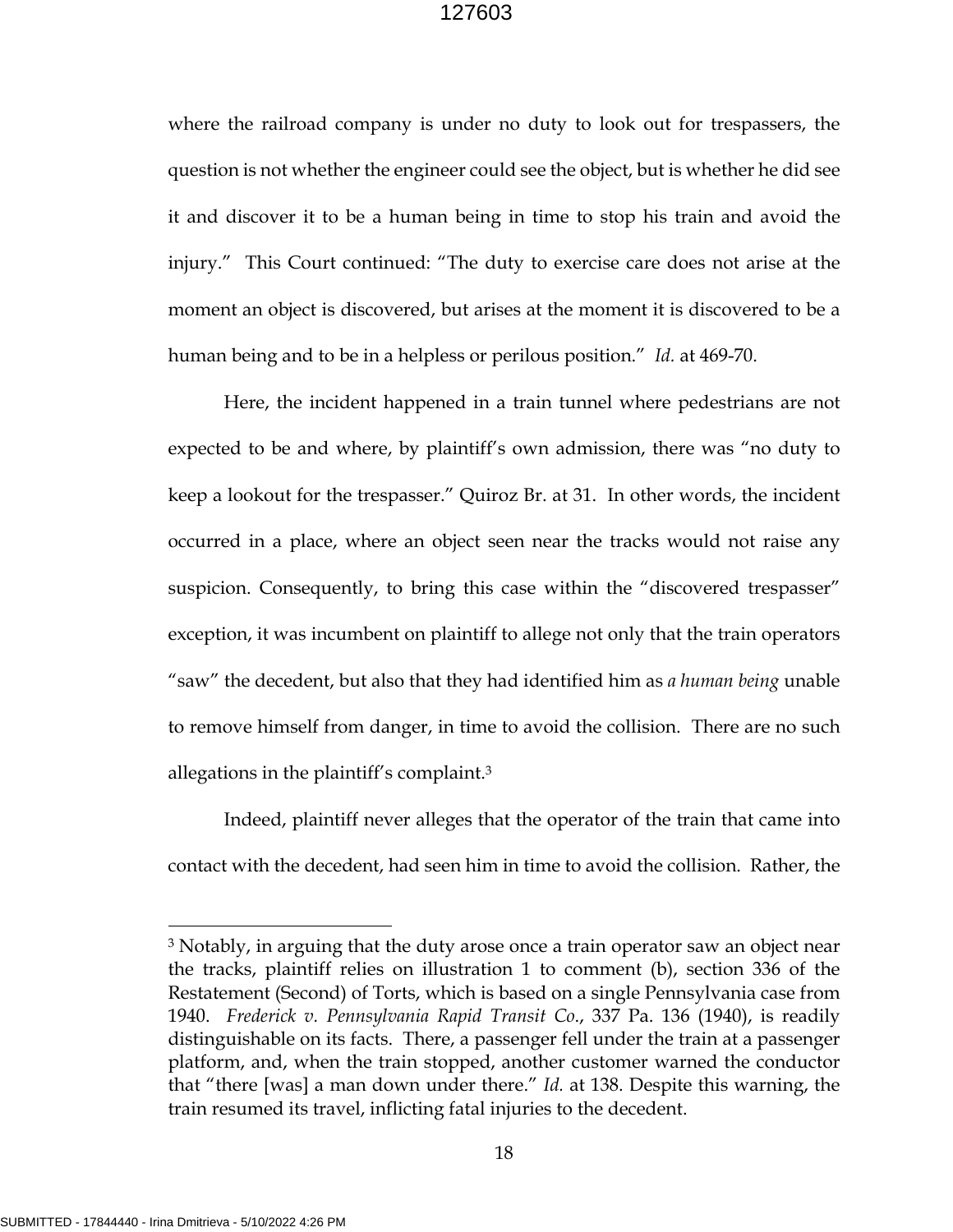thrust of the plaintiff's allegations concerns the operators of two trains that had passed the decedent without injuring him. C. 122, ¶¶ 11-12; C. 123, ¶ 19. Plaintiff claims that, upon seeing the decedent, the two train operators had a legal duty to call for help or "notify *other* CTA personnel in order to stop or delay *other* rapid transit trains . . . from operating in the area where the [decedent] was situated . . . ." C. 123, ¶19 (emphasis added). See also Quiroz Br. at 35 ("not one, but two different trains ran past Ricardo within the operator calling for help"); ITLA Br. at 10 (same). Plaintiff also alleges that the CTA personnel who "were monitoring the security cameras in the area where [the decedent] fell" had a duty "to stop train service until [the decedent] could be safely removed from the ground near the train tracks." C. 123, ¶¶18, 21.

But as ITLA concedes, the decedent had no "special relationship" with the CTA. ITLA Br. at 2 ("plaintiff never claimed a 'special relationship'"). Thus, in relation to the CTA (as a landowner), the decedent was a complete stranger. In *Rhodes v. Illinois Central Gulf RR Co.*, 172 Ill. 2d 213, 232-33 (1996), on which plaintiff relies, Quiroz Br. 20, 36, this Court unequivocally held that, in the absence of any special relationship, landowners do not have a duty to rescue an injured stranger who came to rest, for whatever reason, on their property. This Court explained: "Our law recognizes that, while persons may owe a *moral* duty to take affirmative action to help a fellow human being in distress, legal liability for failing to do so should not be imposed." *Id.* at 234. The Court continued: "principles of morality may dictate that a landowner take steps to rescue a trespasser found injured on his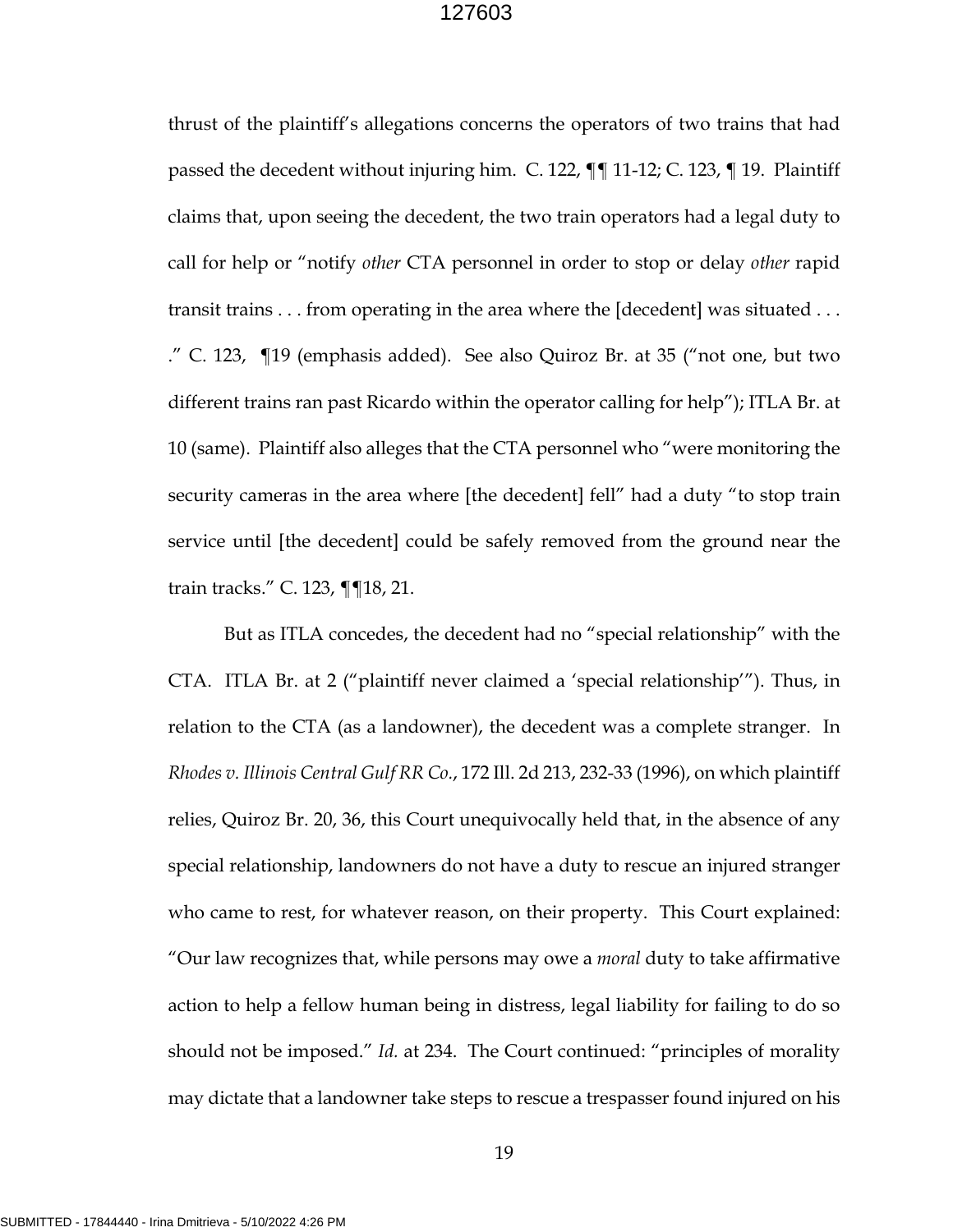premises, but legal liability should not flow from the failure to do so." *Id.* Accord *Iseberg v. Gross*, 227 Ill. 2d 78, 98-101 (2007) (in the absence of special relationship, no affirmative duty to protect another from harm); Restat. (Second) of Torts, § 314.

Consequently, plaintiff's contention that the operators of two trains that had passed the decedent without incident and the CTA personnel who allegedly monitored security cameras, had an affirmative duty to remove him from the tunnel, is tantamount to imposing on the CTA an affirmative duty to rescue a stranger -- the duty that does not exist in Illinois.

Finally, none of the cases plaintiff cites in support of applying the "discovered trespasser" exception involved circumstances similar to the ones present here. In *Magna Bank of McLean County v. Ogilvie*, 235 Ill. App. 3d 318, 320 (1st Dist. 1992), the accident took place at a pedestrian crossing, where pedestrians were expected to be. In *Bremer v. Lake Erie & Western RR Co*., 318 Ill. 11, 13 (1925), the decedent was not a trespasser – he was a passenger onboard a train when he sustained injuries in a two-train collision. And *Miller v. General Motors Corp*., 207 Ill. App. 3d 148, 152-53 (4th Dist. 1991), did not involve a train collision at all – there, a trespasser was injured by a high-voltage wire when he climbed into a pumphouse.

#### **CONCLUSION**   $\overline{\phantom{a}}$

For the foregoing reasons and those set forth in our opening brief, this Court should reverse the appellate court's ruling and affirm the circuit court judgment dismissing the plaintiff's complaint with prejudice.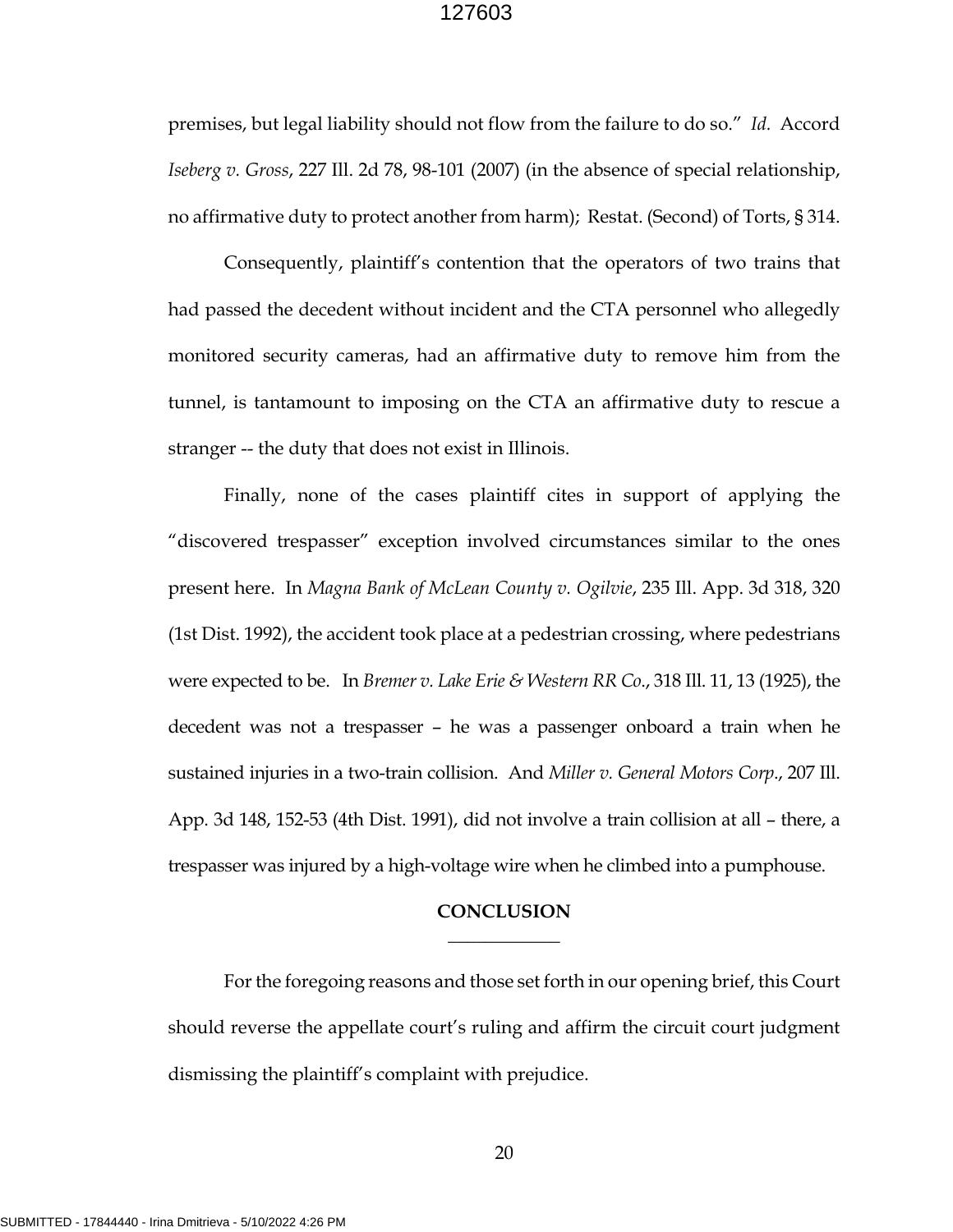Respectfully submitted, KENT S. RAY

General Counsel

s/ Irina Y. Dmitrieva

 BY: IRINA Y. DMITRIEVA Chief Counsel, CTA 567 West Lake Street, 6th Floor Chicago, Illinois 60661 (312) 609-9728 (mobile) idmitrieva@transitchicago.com appeals@transitchicago.com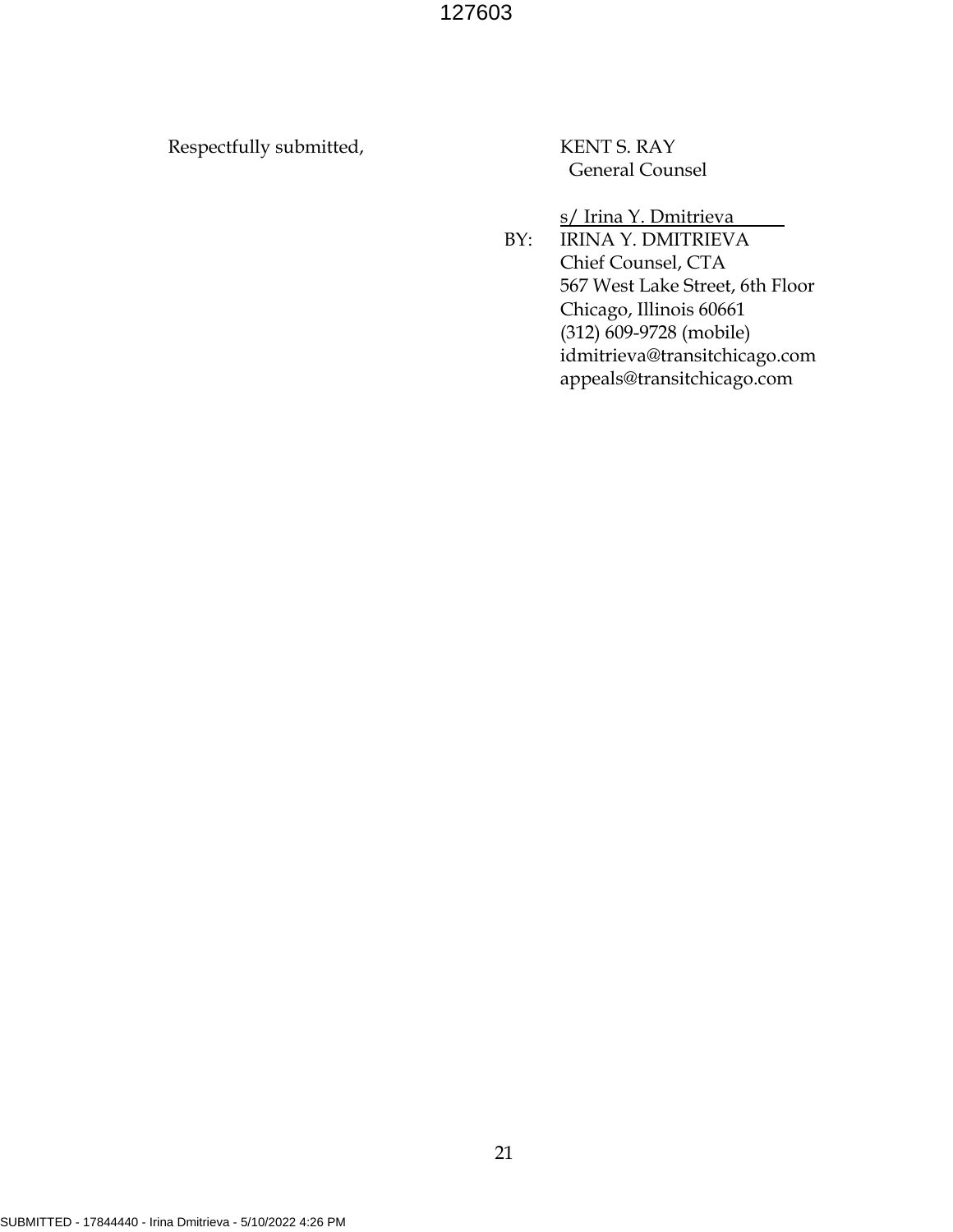## **CERTIFICATE OF COMPLIANCE**

I certify that this opening brief conforms to the requirements of Rule 341(a) & (b). The length of this brief, excluding the pages containing the Rule 341(d) cover, the Rule 341(h)(1) statement of points and authorities, the Rule 341(c) certificate of compliance and the certificate of service, is 5,711 words.

> s/Irina Y. Dmitrieva IRINA Y. DMITRIEVA, Attorney